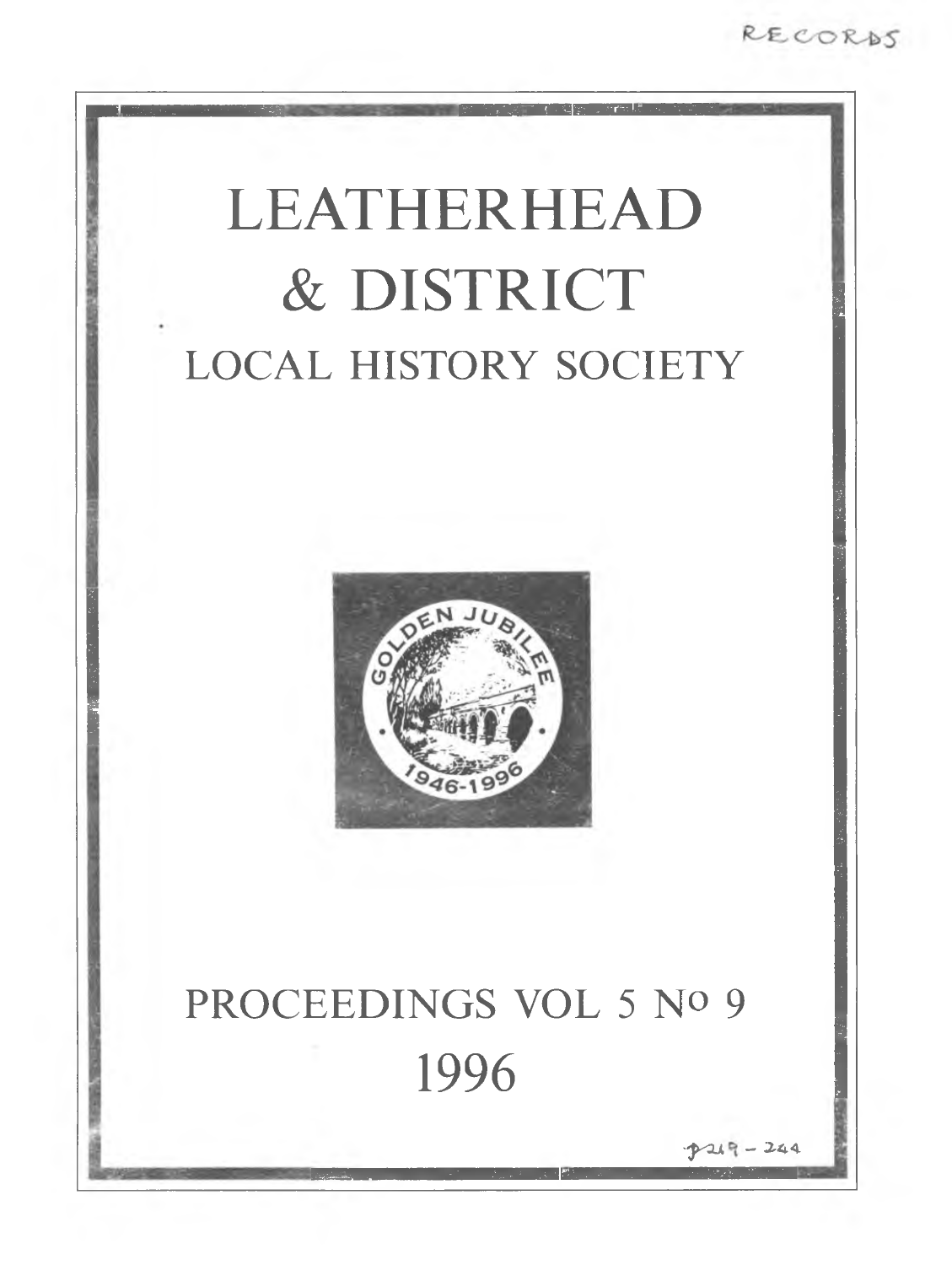# **SECRETARIAL NOTES**

**T he follow in g Lectures and V isits were arranged during 1996:**

| Lecture: "The new <i>History of Ashtead</i> ", by Jack Stuttard and others.<br>January 19th                                                             |  |
|---------------------------------------------------------------------------------------------------------------------------------------------------------|--|
| Lecture: "Ann of Cleves in Surrey", by Mary Saaler.<br>February 16th                                                                                    |  |
| Lecture: "Industrial History of the Mole Valley", by Peter Tarplee.<br>March 15th                                                                       |  |
| The 49th Annual General Meeting, followed by a Lecture: "Old Sarum" by<br>April 19th<br>Derek Renn.                                                     |  |
| Lecture: "Juniper Hall & the Field Studies Council", by John Bebbington.<br>May 17th                                                                    |  |
| Dorking Industrial History Walk, led by Peter Tarplee.<br>June 22nd                                                                                     |  |
| Visit to Juniper Hall, led by Linda Heath.<br>July 20th                                                                                                 |  |
| Visit to Losely House, led by Dick Whittington.<br>August 17th                                                                                          |  |
| Lecture: "What, Where, When?"—Some of the Society's slides needing<br>September 20th<br>identification/dating, presented by Derek Renn.                 |  |
| Dallaway Lecture: "Under the Cedar Tree"—a celebration of the 50th anniversary<br>October 18th<br>of the founding of the Society, by Stephen Fortescue. |  |
| Lecture: "The Story of Headley", by Peter Denyer.<br>November 15th                                                                                      |  |
| Christmas Miscellany, organised by Gordon Knowles.<br>December 21st                                                                                     |  |

Number 8 of Volume 5 of the *Proceedings* was issued in February 1996.

# **FORTY-NINTH ANNUAL GENERAL MEETING**

*Held at the Letherhead Institute, 19 April 1996* 

The Report of the Executive Committee and the Accounts for the year 1995 were adopted. The Committee elected to serve until the next AGM and the Officers of the Society are shown below.

# **OFFICERS AND COMMITTEE FOR THE YEAR 1996/7**

| President:                      | <b>STEPHEN FORTESCUE</b>      |
|---------------------------------|-------------------------------|
| Vice-President:                 | DR DEREK RENN, C.B.E., F.S.A. |
| Chairman:                       | PETER TARPLEE                 |
| Secretary/Membership Secretary: | <b>JOYCE FULLER</b>           |
| Treasurer:                      | CHRIS LATHAM (Part Year)      |
|                                 | PETER STARLING                |
| Editor:                         | <b>JACK STUTTARD</b>          |
| Museum Curator:                 | <b>JANET GOLDSMITH</b>        |
| Treasurer, Museum Trust Fund:   | JOHN BULL                     |
| Sales Secretary:                | <b>HOWARD DAVIES</b>          |
| Archaeology Secretary:          | ERNEST CROSSLAND, I.S.O.      |
| Lecture Secretary/Publicity:    | DICK WHITTINGTON              |
| Librarian:                      | <b>GWEN HOAD</b>              |
| Records Secretary:              | RODDY CLUBE, O.B.E.           |
| Committee Members:              | DR BARRY COX:                 |
|                                 | <b>BRIAN GODFREY:</b>         |
|                                 | <b>GORDON KNOWLES</b>         |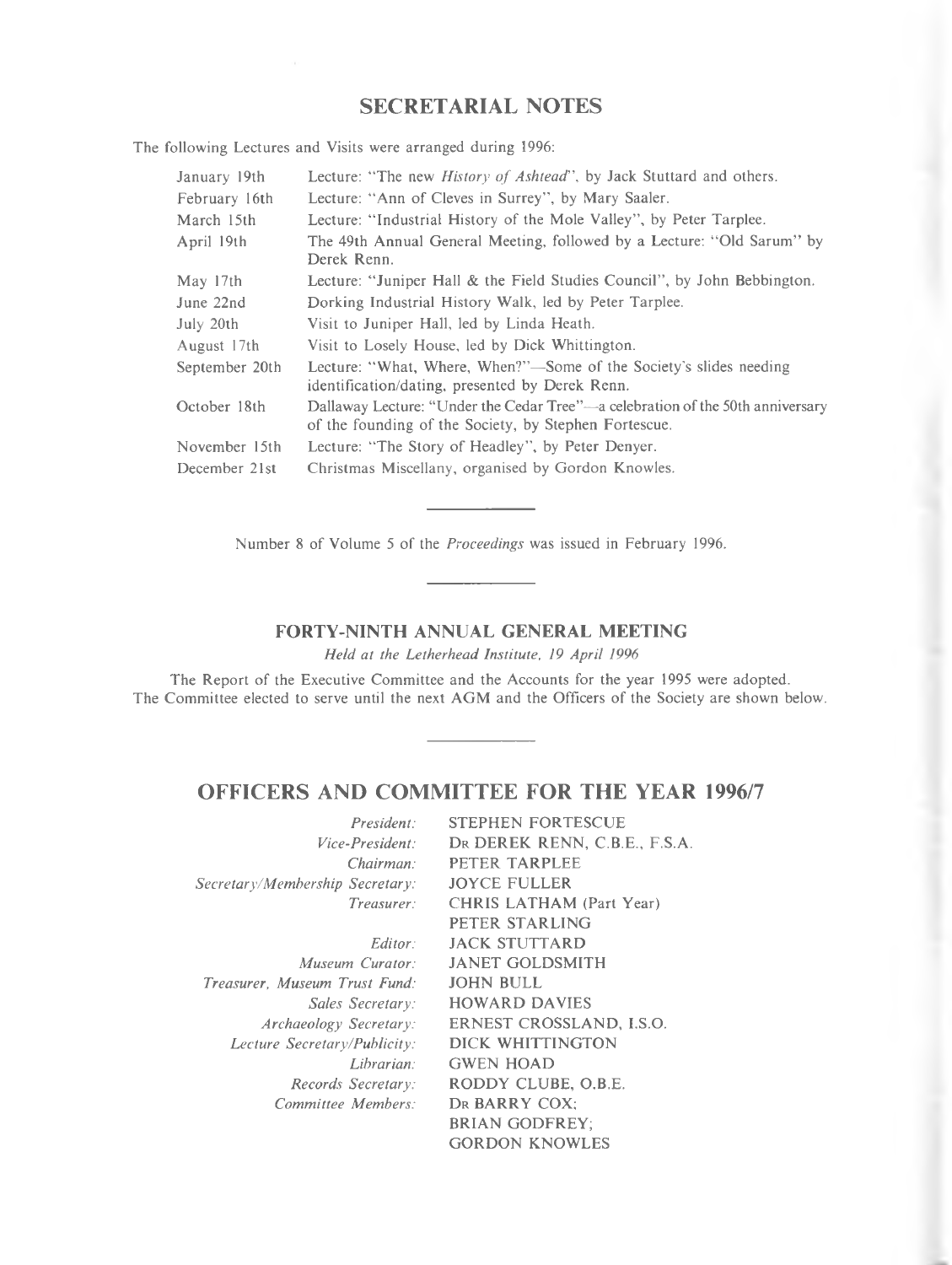# **Leatherhead and District Local History Society PROCEEDINGS**

# **Vol. 5, No. 9**

# **1996**

# **CONTENTS**

|                                                                                                          |                      |                      |                      | Page        |
|----------------------------------------------------------------------------------------------------------|----------------------|----------------------|----------------------|-------------|
| Foreword. Dr. D. B. ROBINSON. County Archivist                                                           |                      |                      |                      | 220         |
| Occasional Notes                                                                                         |                      |                      |                      |             |
| The Golden Jubilee of the Society. J. C. STUTTARD                                                        |                      |                      |                      | 222         |
| Morris Snelgrove's Diaries, 1946-85. MARY RICE-OXLEY                                                     |                      |                      |                      | 222         |
| David Ellis, Lewis Vardey: An Appreciation. J C STUTTARD                                                 |                      | 222                  |                      |             |
| The First 50 Years of the Leatherhead and District Local History Society.<br>S. E. D. FORTESCUE          |                      |                      |                      | 225         |
| George Boulton: Stage Coach Proprietor. J. R. CLUBE                                                      |                      |                      | $+ -$                | 226         |
| Henry Smith's Charity. E. A. CROSSLAND                                                                   |                      |                      |                      | 230         |
| The House of Douglas: A Bookham Nursery. E. J. BARKER                                                    |                      |                      |                      | 234         |
| Some Aspects of the Development of Communications in the Leatherhead<br>and Wealden Areas. A. J. GILLIES |                      |                      |                      | 238         |
| Public Utility Covers in Bookham. D. F. RENN                                                             | $\mathbf{r}$         |                      |                      | 241         |
|                                                                                                          |                      |                      |                      |             |
| <b>Illustrations</b>                                                                                     |                      |                      |                      | Page        |
| The Society's Golden Jubilee: Cutting of the Cake                                                        |                      |                      |                      | 221         |
| Chairmen of the Society, 1946–96<br>$\sim$                                                               | . .                  |                      |                      | $223 - 4$   |
| The 'Golden Cross' Inn                                                                                   |                      |                      |                      | 228         |
| Henry Smith memorial, All Saints' Church, Wandsworth                                                     |                      |                      |                      | 232         |
| James Douglas, nurseryman of Bookham<br>$\cdots$                                                         | $\ddotsc$            | $\ddot{\phantom{a}}$ | $\ddot{\phantom{1}}$ | 235         |
| The first purpose-built mail coach, 1784<br>$\frac{1}{2}$<br>$\frac{1}{2}$                               | $\ddot{\phantom{0}}$ |                      |                      | on cover iv |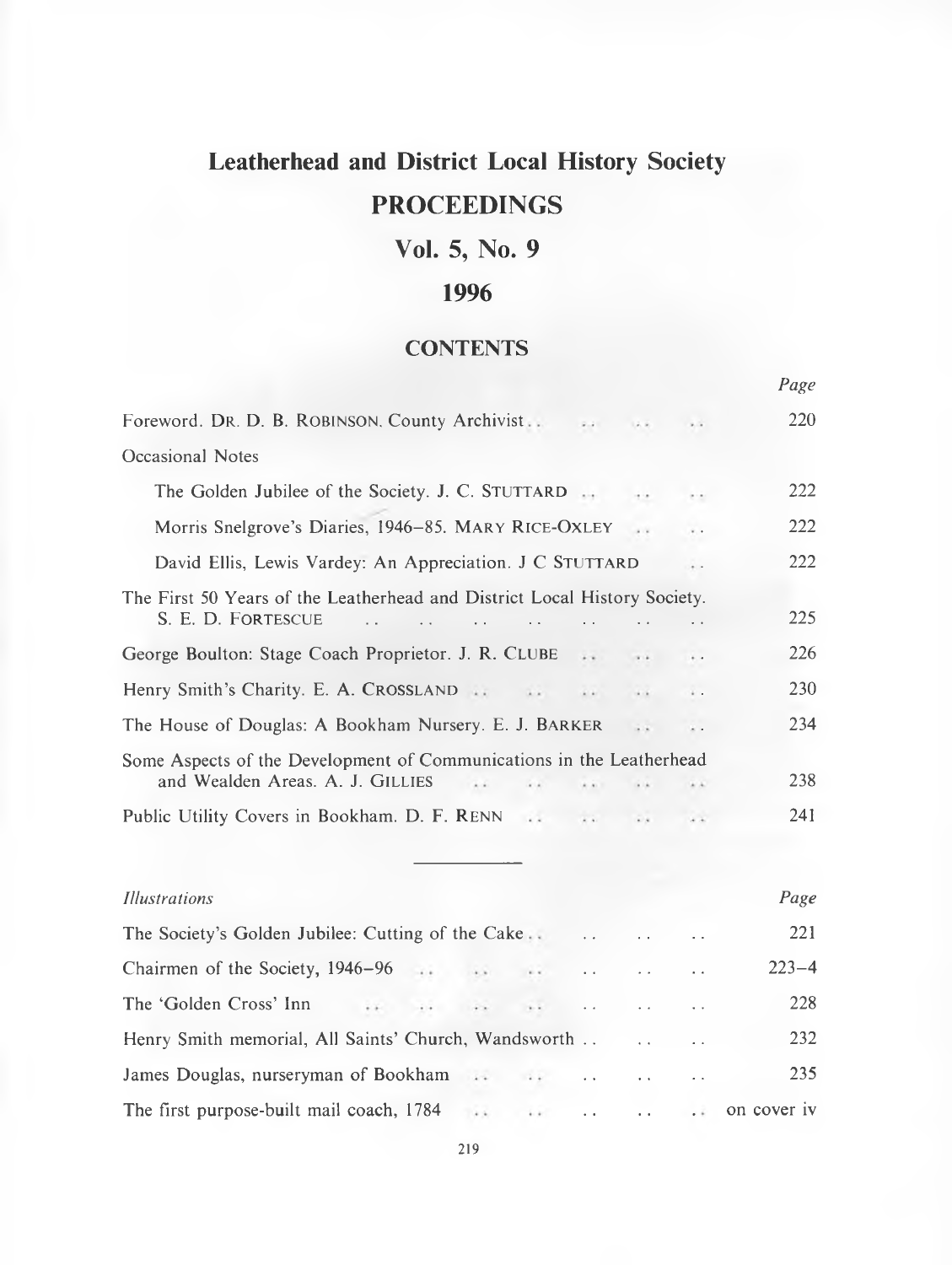# **FOREWORD**

TT gives me great pleasure to congratulate the Leatherhead and District Local History Society on their 50th anniversary and to introduce this Golden Jubilee issue of their *Proceedings.* The first issue, of which Surrey Record Office's search room copy is well thum bed, contains articles by John Harvey, A. W. G. Lowther and Stephen Fortescue. O f these, one was already and remains a national figure in medieval and architectural history, one was a leading figure in Surrey history and archeology over many years and the third, with major contributions to the history of Leatherhead and District to his name, is a contributor to this issue. The very first 'Occasional Note' in that first issue, I was pleased to note, recorded that the Society had already been instrumental in securing the deposit in Surrey Record Office of the old deed of 'The Swan', Leatherhead.

The Society's record in research and publication over the past 50 years has been highly impressive both in quantity and quality. Two of the greatest problems in local history are to persuade local historians to publish their researches and thereafter, building on their research, to produce soundly-based popular histories. The Society has succeeded in both respects. Fifty years of *Proceedings* provide the research bedrock and the cooperativelywritten histories of Leatherhead and Ashtead are models of readable town and village history for expert and general reader alike.

The modern skill of obtaining sponsorship—perhaps this is in fact the ancient skill of seeking a patron in a m odern guise— has enabled the A shtead and Leatherhead books to be attractively produced and at a reasonable price.

Surrey is a county with many flourishing local history societies. They provide their communities with a collective memory. They garner local reminiscence. They answer the questions which residents pose. They correct myths and misconceptions. They also contribute to the wider world of Surrey and national history. Leatherhead and District Local History Society has achieved all of these very successfully over the past half-century. It has itself become part of the local history of Leatherhead and an example of the development of local history nationwide which is a significant part of the social and cultural history of the second half of the 20th century.

But history does not stop. New evidence from the past will emerge and new interpretations arise. Our present will become the past. I look forward to the Leatherhead and District Local History Society promoting local history in its second half-century as effectively as it has in its first.

> DR. D. B. ROBINSON County Archivist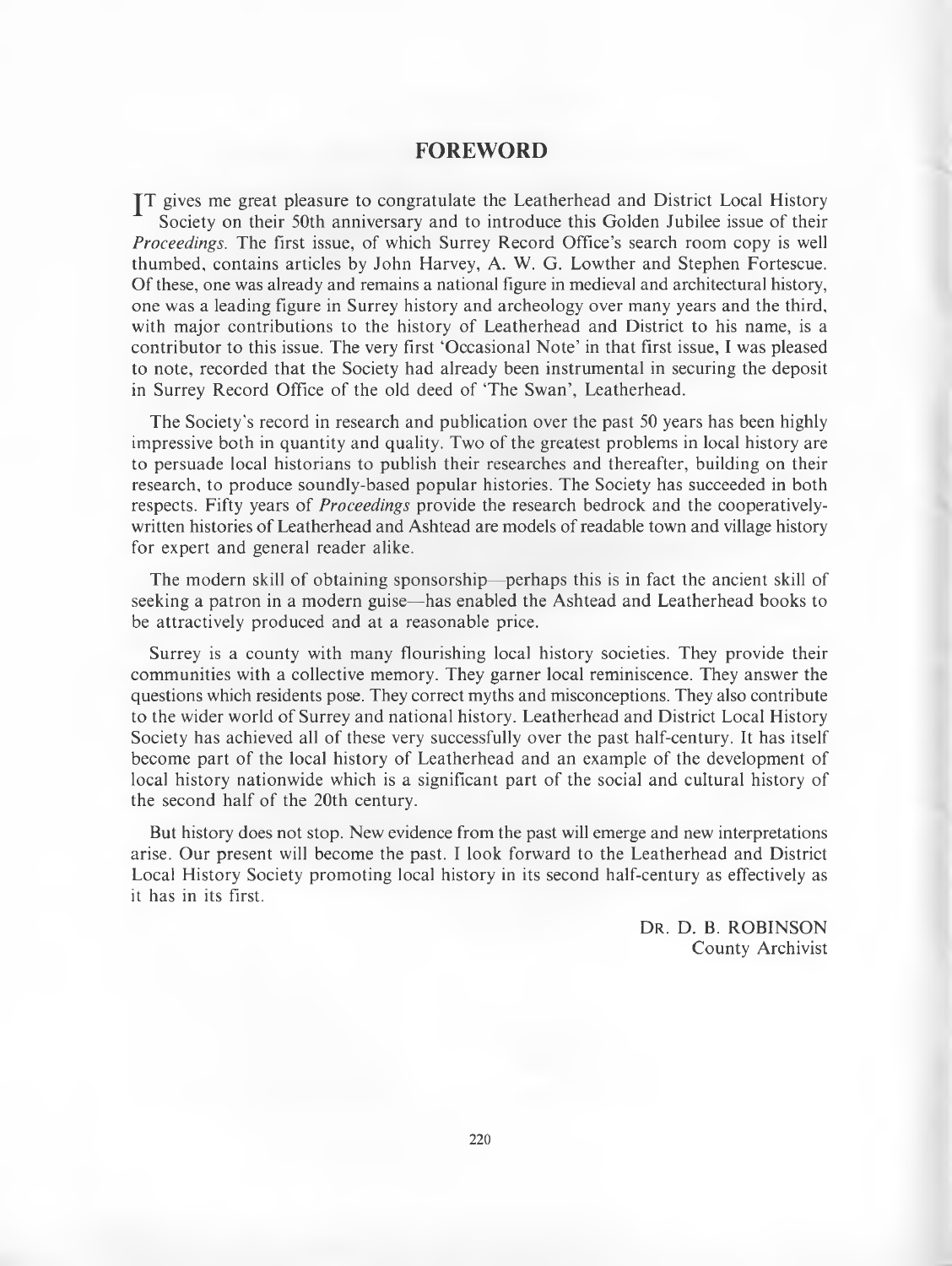

**T H E S O C IE T Y 'S G O L D E N J U B IL E E , L E A T H E R H E A D IN S T IT U T E , 18 O C T O B E R 1996.** THE CUTTING OF THE CAKE BY STEPHEN FORTESCUE AND PETER TARPLEE Photograph by Gwen Hoad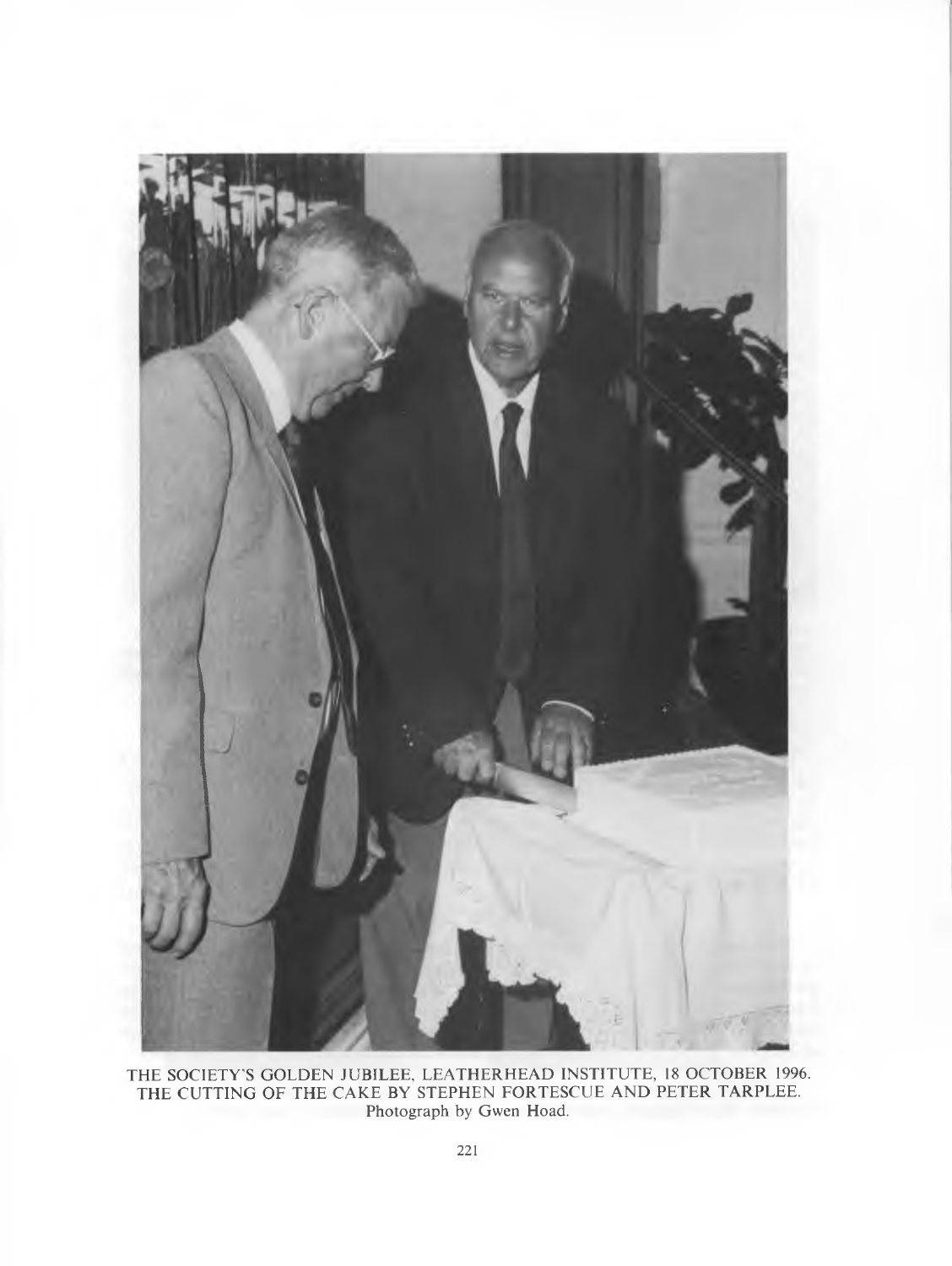# **OCCASIONAL NOTES**

## **THE GOLDEN JUBILEE OF THE SOCIETY**

This special issue of the *Proceedings* marks the Golden Jubilee of the founding of the Leatherhead  $\&$  District Local History Society in the autumn of 1946. Its founding was commemorated at a meeting in the Leatherhead Institute on 18 October 1996 when Stephen Fortescue, President of the Society and a founder member, gave the annual Dallaway lecture on the Society's 50-year history. The meeting was attended by Mrs Janet Marsh, Chairman of the Mole Valley Council and Mrs Heather Ward, Co-Chairman of its Leisure Services Committee; Dr David Robinson, whose Foreword for the *Proceedings* is much appreciated; Ken Gravett, Chairman, Surrey Local History Council; Duncan Nowson, Chairman, Leatherhead & District Countryside Protection Society; H. G. Riddlestone, Chairman, Trustees of the Leatherhead Institute; and Geoff Stonehouse, friend and colleague of Stephen Fortescue. We were also particularly glad to have as guests Richard Muir, President of the Surrey Archaeological Society and its Past President, Viscountess Hanworth. Their presence, together with a large number of Society members, showed their interest and support in the well-being of the Society and its future. During the meeting, Stephen Fortescue and Peter Tarplee, the Society's Chairman, cut a special cake and wine was served.

**J. C. STUTTARD** 

#### **MORRIS SNELGROVE'S DIARIES, 1946-85**

In the Society's Golden Jubilee Year it seemed appropriate to publish in July 1996 a fascinating collection of extracts from the diaries of the late Morris Snelgrove, one of its original members. The entries, which start in 1946, recall the Society's activities, its many different kinds of meetings and, in particular, the visits by car and coach to places of historic interest. In the year Morris died, 1985, he wrote in his diary that he had been to everyone of the Society's AGM's. A good record indeed. MARY RICE-OXLEY

## **DAVID ELLIS, LEWIS VARDEY: AN APPRECIATION**

In November 1995 the Society lost two distinguished members. *David Ellis* had served on the main Committee for several years as well as on the Programme Sub-Committee; he was also Chairman of the Friends of Leatherhead Museum. He often contributed to the *Proceedings* and wrote a fine review of the new *History of Ashtead* only a short while before he died. *Lewis Vardey* had been an Honorary Member of the Society for several years; his greatest task for us was to design the format of the *History of Leatherhead* which his wife, Edwina, edited. **j C** STUTTARD

The Society has published two books on Leatherhead this year. In June, a revised version of the 1986 short *History* by J. C. Stuttard was issued and in November a book of old photographs of Leatherhead came out in the *Archive Photographs Series* published by Chalford. This contains over 200 photographs, mainly from the Society's archives, dating from about 1870 to 1950. The book was compiled by Linda Heath, assisted by other members of the Society who provided information and helped with the text.

*Erratum: Procs. LDLHS*, 5 (8), 1995, pp. 217–18: For 'Welling' read 'Wellings'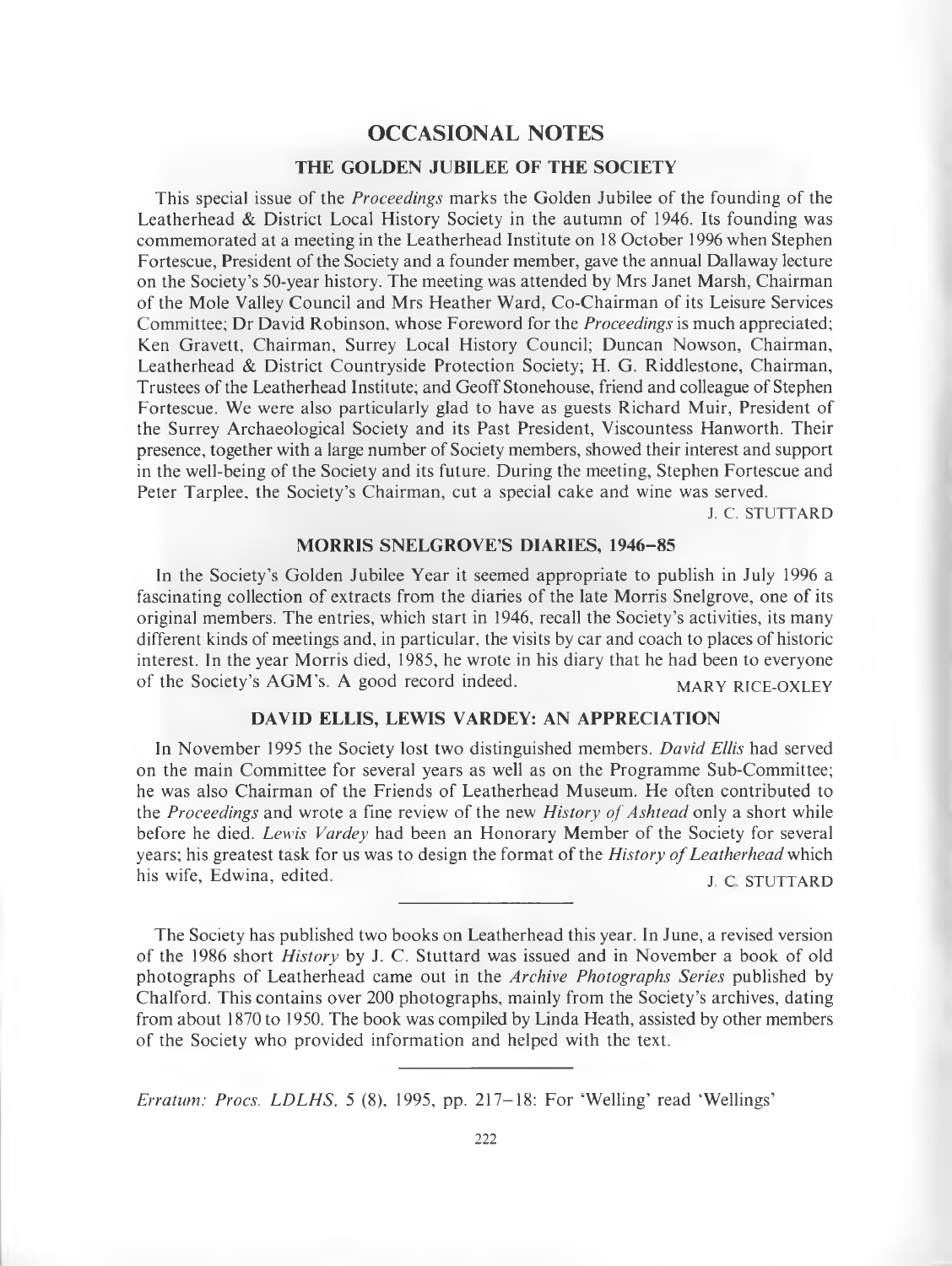CHAIRMEN OF THE SOCIETY, 1946-96

![](_page_6_Picture_1.jpeg)

A. W. G. LOWTHER, F.S.A., CHAIRMAN 1946-58, ON THE RIGHT. PHOTOGRAPH TAKEN AT GREATLEE WOOD, EFFINGHAM, EARLY 1950s. A. T. RUBY (SEE BELOW) IS ON THE LEFT AND ERNEST CROSSLAND NEXT TO LOWTHER.

![](_page_6_Picture_3.jpeg)

A. T. RUBY, M.B.E., **CHAIRMAN, 1959-68** 

![](_page_6_Picture_5.jpeg)

**DEREK RENN, F.S.A., CHAIRMAN, 1968-73**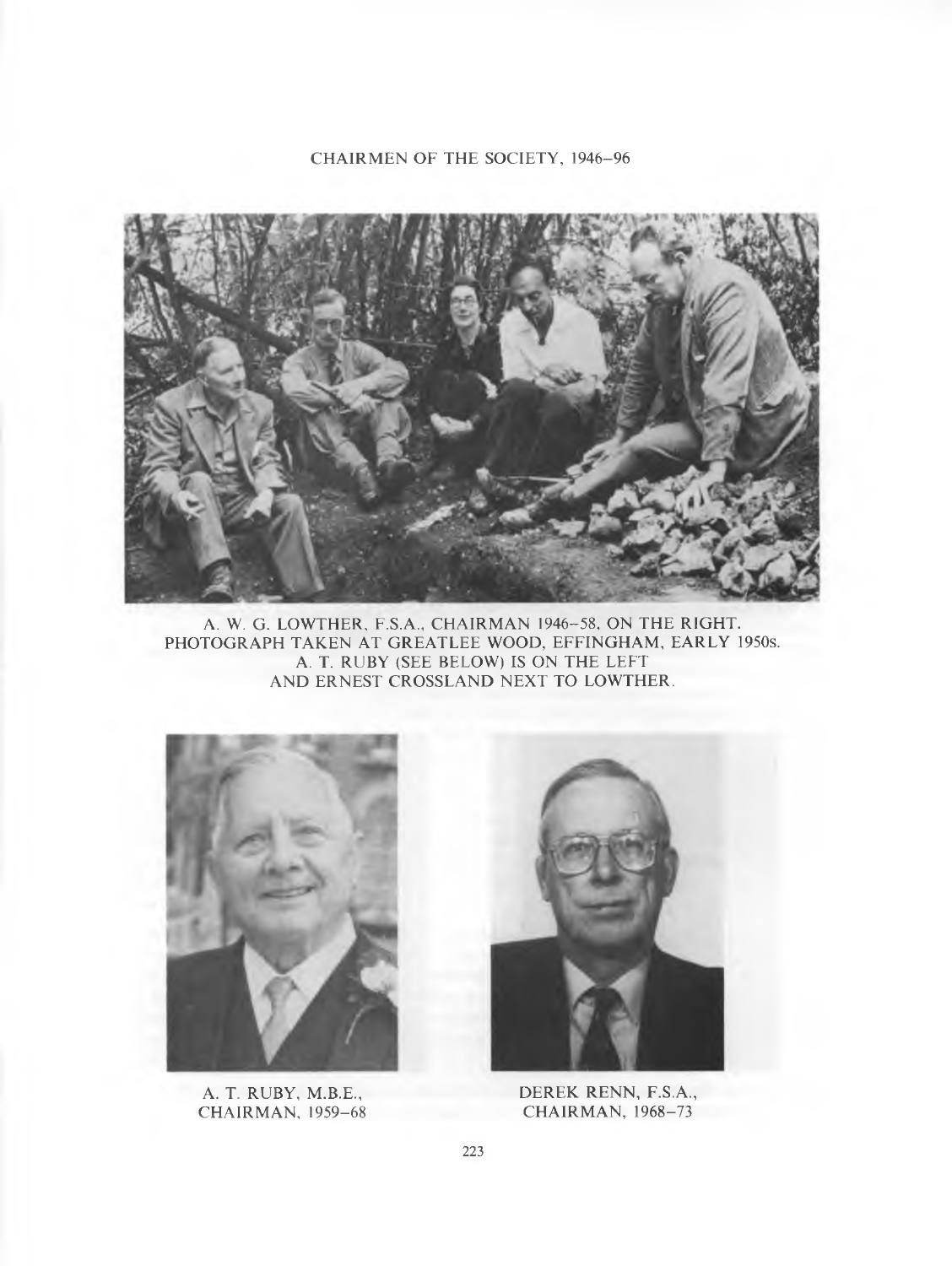# CHAIRMEN OF THE SOCIETY, 1946-96

![](_page_7_Picture_1.jpeg)

**CHAIRMAN, 1974-80** 

![](_page_7_Picture_3.jpeg)

**STEPHEN FORTESCUE, LAWRIE SMITH, M.B.E., CHAIRMAN, 1974–80** CHAIRMAN, 1981–89

![](_page_7_Picture_5.jpeg)

**LINDA HEATH, CHAIRMAN, 1989-96** 

![](_page_7_Picture_7.jpeg)

**PETER TARPLEE** CHAIRMAN, 1996-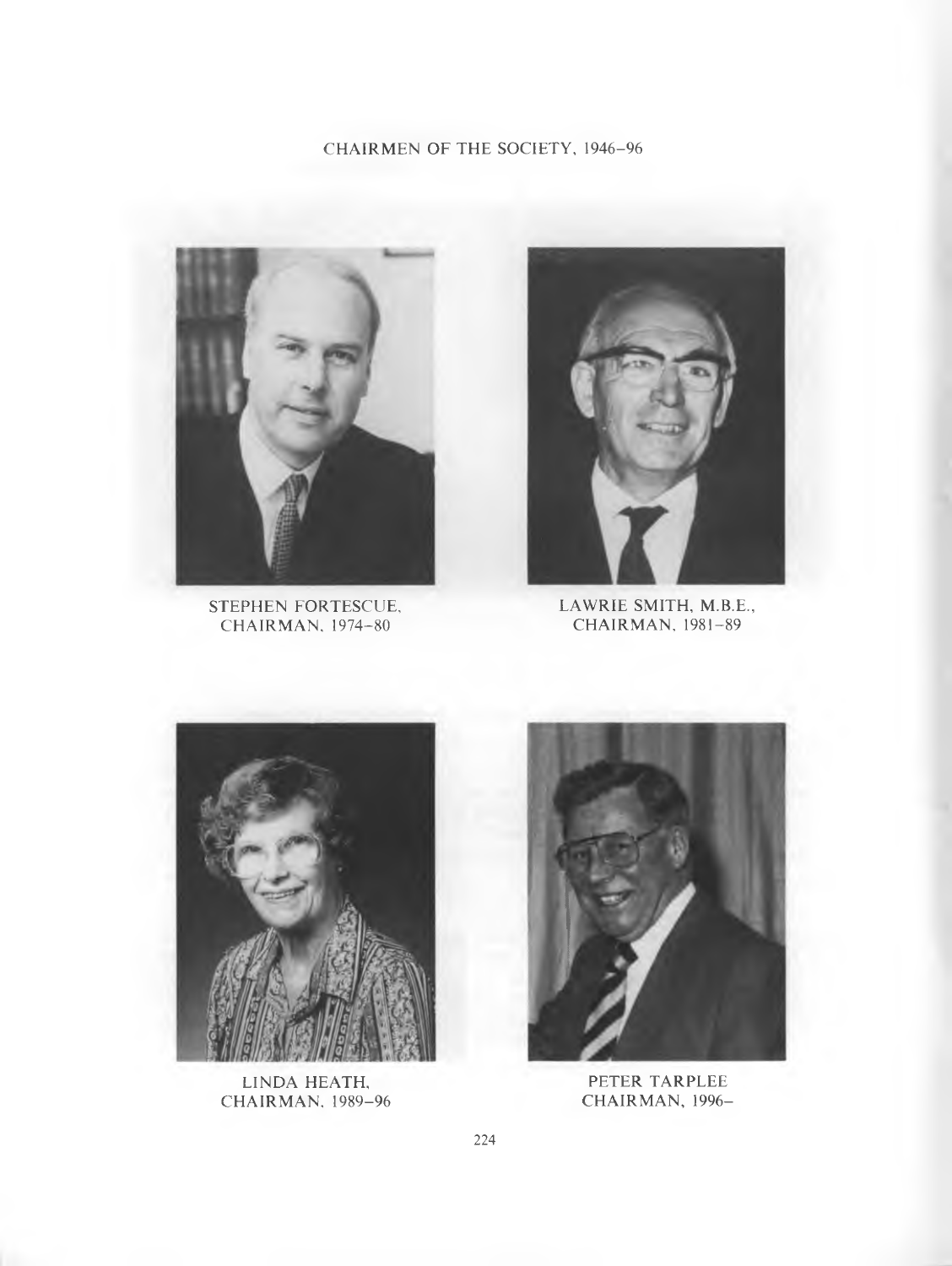# **THE FIRST 50 YEARS OF THE LEATHERHEAD & DISTRICT LOCAL HISTORY SOCIETY**

#### By S. E. D. FORTESCUE

 $\bigcap N$  the 16th of October 50 years ago a group came together in Leatherhead to form a Local History Society, with the backing of the Leatherhead  $\&$  District Countryside Protection Society. It was proposed that perhaps a dozen of those interested, or no more than 20, would research the history of the old Leatherhead Urban District, comprising Leatherhead, Ashtead, Fetcham and the two Bookhams. The only survivors of the original Committee which was then formed are John Harvey F.S.A., now of Frome, and Stephen Fortescue. In the Society's early days it was soon realised that to carry out research and to publish it would be expensive and only achieved by the support of many new members. From these beginnings the Society became prosperous, respected and talented, as we know it today.

The first Chairman of the Society was A. W. G. Lowther F.S.A., a distinguished archaeologist who had led the excavation of the Roman Villa at Ashtead in 1926. Because of this special interest he steered the members towards archaeological investigations, starting at The Mounts, Randalls Road, Leatherhead, later to the Greatlee Wood, Effingham. Archaeology was one of six research groups formed at this time, the others being Historical Records, Architecture, Buildings and Surveying, Photography and Cartography, Natural History, and Arts, Crafts and Folk Lore. These groups were discontinued soon after A. T. Ruby MBE succeeded Lowther as Chairman in 1959, but the subjects they covered continued to be studied. Ruby widened the scope of some subjects and will be remembered especially for his detailed work on the Mole River. At this time it was realised that there were gaps in the Society's coverage of Surrey and its boundaries were extended to include Effingham and Headley and from there southwards as far as Little Switzerland. After the death of A. T. Ruby in 1968, Derek Renn F.S.A., held the chair until 1973. Stephen Fortescue then became Chairman, from 1974 to 1980, and was elected President in 1989. In 1977 the *History of Ashtead* was produced, the first of a series of local histories planned by the Society. During much of the 1980s Lawrie Smith M .B.E., was in charge and it was during these years that the *History of Leatherhead* was published. Smith's successor, Linda Heath, was also occupied for part of her time as Chairman helping in the production of the new *History of Ashtead* which came out in 1995. The present Chairman, Peter Tarplee, appointed early this year, will be leading the Society towards the millenium and its future success in the next half-century.

With its histories of Ashtead and Leatherhead, the Society has made good progress towards its original goal to publish histories of the area it covers. Work is to start soon on Fetcham using, together with other material, the information amassed over many years by the late John Lewarne, a long-standing member and former President of the Society. Great and Little Bookham are already well covered by John Harvey in his articles for the *Proceedings* and by Stephen Fortescue's own books on them, including one soon to be published.

The Society has long been proud of its *Proceedings* which first came out early in 1947 and produced regularly since then, 48 issues in all. Frank Benger's long period as editor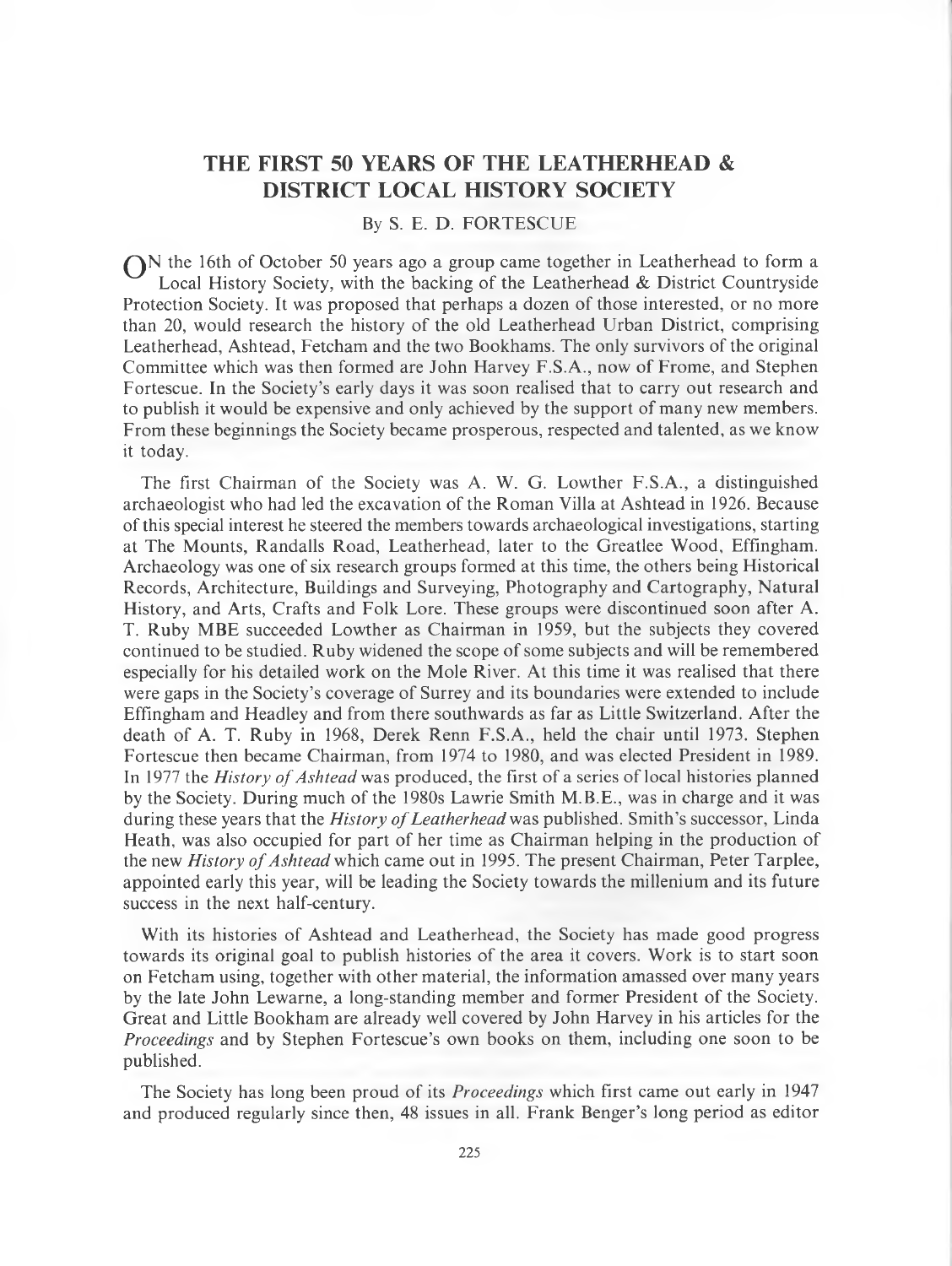from 1956 to 1985 contributed much to the high quality of the *Proceedings* which is maintained to this day. Its articles, prepared by writers too numerous to mention, contain a fascinating record of inform ation meticulously researched. 'Occasional Papers' have also been published, two on old Leatherhead by John Blair, another about the former Manor of Little Ashtead by Geoffrey Gollin and the most recent one is on the Howard Vault in Great Bookham's churchyard by Stephen Fortescue and Ernest Crossland. A quarterly Newsletter, including a programme of events, is issued to members.

Apart from the regular publication of research work and the maintenance of local reference materials, the Society has sought through a continuing series of lectures and visits to interest its members in local history. This has been helped by the generosity of the Trustees of the Leatherhead Institute in allowing the Society to use their library for meetings and as a home for its own library. A knowledge of local history was brought to a wider public in 1976 by the Society's purchase, thanks to the generous help of a local worthy, of the 17th century Hampton Cottage in Church Street, Leatherhead; after restoration it is now a delightful and efficiently-run museum, a fine meeting-place for anyone interested in Leatherhead and its surrounding villages.

The Society, with a membership exceeding 300, continues to be active in local affairs, fostering the preservation and restoration of buildings, sending representatives to meetings at the Surrey Record Office, attending the annual conference of the Surrey Local History Council and setting-up exhibitions at local and C ounty events. It is not surprising that the Society is regarded as one of the best Local History Societies in the country. Long may its standards be maintained.

# **GEORGE BOULTON: STAGE COACH PROPRIETOR**

# By J. R. CLUBE

GEORGE Boulton was an important stage coach owner in the mid 18th and early 19th centuries. Although he lived in the Leatherhead area for a short time only, at the end of his life, he must have known the town over a long period since his coaches had provided a regular and frequent service between Leatherhead and London for many years. The Probate Inventory published after his death in 1814 showed him to have been a stage coach operator 'of Leatherhead' and to have had substantial means.' There is no sign of him in church records but his death was reported in the *Gentleman's Magazine* for 1814, as follows:

"Oct 29. At Charing Cross, G. Boulton Esq of Leatherhead, formerly proprietor of the 'Golden Cross'; a man of powerful understanding and considerable acquirements, and o f a very hospitable disposition." Earlier in the same year the magazine reported that Mrs George Boulton had died on 22 June, in her 38th year, at the Grove House, Fetcham. From the age given, this undoubtedly refers to Sarah Boulton, George Boulton's wife. Land Tax records show that the Boultons were in Fetcham in 1813 and 1814.<sup>2</sup>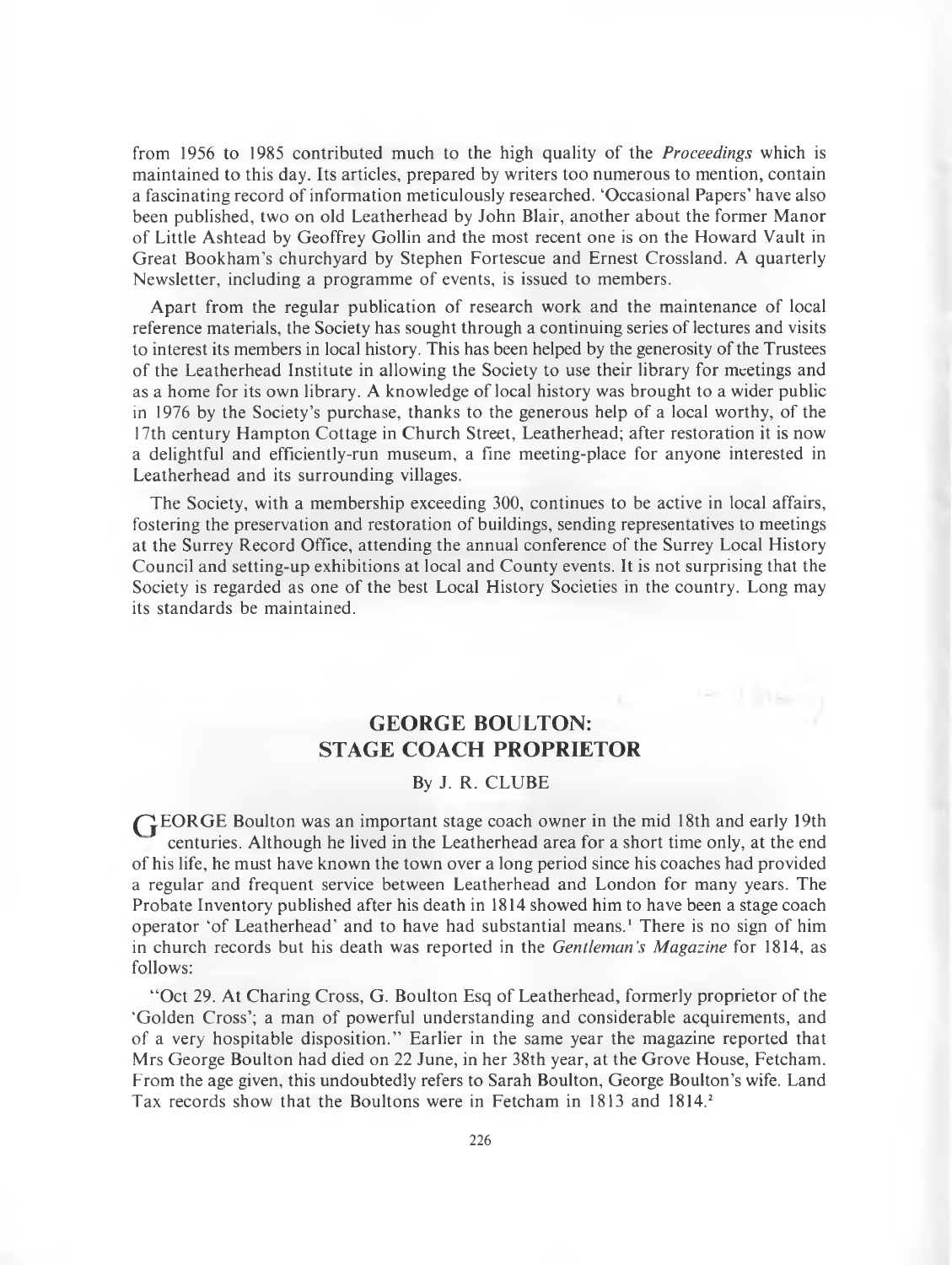Boulton was a man of considerable standing in the stage coach industry. It was his good fortune to be already an established stage coach operator when the postal service in Britain was being transformed towards the end of the 18th century.<sup>3</sup> For years the mail had been carried by stage coaches, a service which was unreliable, vulnerable to attacks by highwaymen, and comparatively slow. The change began in 1784, following an initiative by John Palmer of Bath, who was succeeded in 1792 by Thomas Hasker, with the title 'Superintendent of the Mail Coaches'. Hasketh's drive and organisational skill set the high standards of the Post Office Mail which continued through the railway age. Boulton was quick to secure the Mail Coach contracts and by 1800 for example he carried mail to Chester, Holyhead, Norwich, Newcastle, Gloucester, Worcester and Ludlow.<sup>4</sup>

With the new system the mail service was run under Post Office control and independent of stage coach services. Purpose-built mail coaches were designed and supplied to contractors, or 'Farmers', who owned them jointly with the manufacturers. The contractors provided horses, harness and coachmen and received the fares of the passengers. The Post Office supplied the guard, his blunderbuss, two horse pistols, his horn and timepiece, and paid the contractor a rate per mile. Carrying less passengers these coaches were faster than the stages, but the loss of revenue to the contractor was partially offset by the prestige of running the service and the exemption from turnpike tolls.

The coaches ran to a strict time table. De Quincey wrote of the case where two mail coaches running in opposite directions, starting from points six hundred miles apart, met almost always at a particular bridge which bisected the total distance. Discipline in all parts of the organisation was strict—in 1799 Boulton was himself fined five shillings for sending a parcel from his inn without the proper ticket.<sup>5</sup>

#### **The 'Golden Cross' Inn**

Boulton's base of operations was the historic 'Golden Cross' Inn at the west end of the Strand at Charing Cross. It overlooked the Pillory and from its windows in earlier days the 'sufferings of the condemned could be witnessed in comfort'.<sup>6</sup> The date when Boulton took over has not been established but before his time, in 1751 for example, their coaches reached Dover in little over 24 hours<sup>7</sup> and in 1756 they advertised the first journey to Portsmouth within the day, in the 'Portsmouth Flyer,' (depart at 3 am!).<sup>8</sup> Boulton had certainly arrived by the 1770s. The size of his property can be seen in his insurance policy for 1779 valuing it at £4370. This included a warehouse, eight stables, lodgings, coachhouse and counting house and further premises at the 'Chequers Inn' yard, St Martin's Lane, two tap houses, a further 11 stables, twelve coachhouses and lodging room s.' George Boulton sold the inn in 1805 and it was demolished in 1827 in the construction of Trafalgar Square.<sup>10</sup> A new 'G olden C ross' was built nearby which was to feature later in the *Pickwick Papers.* By 1790 Stage services from the 'Golden Cross' covered almost the whole of England, including particularly Holyhead, for Ireland. In 1792 Boulton was running a dozen coaches a day to Brighthelmstone (Brighton), a journey taking 11 hours.

The 'Golden Cross' was always linked with Leatherhead, normally via Ewell and Epsom. In 1793, for example, coaches to Leatherhead were given in Lowndes directory as:

'From the 'Golden Cross' and also from the 'Swan with two necks', Tuesday, Thursday and Saturday at 8 in the morning, and daily in the afternoon at 3. From the 'Spread Eagle', Gracechurch Street, daily in the afternoon, at 2 in  $.$  Stask JLD  $\frac{2}{2}$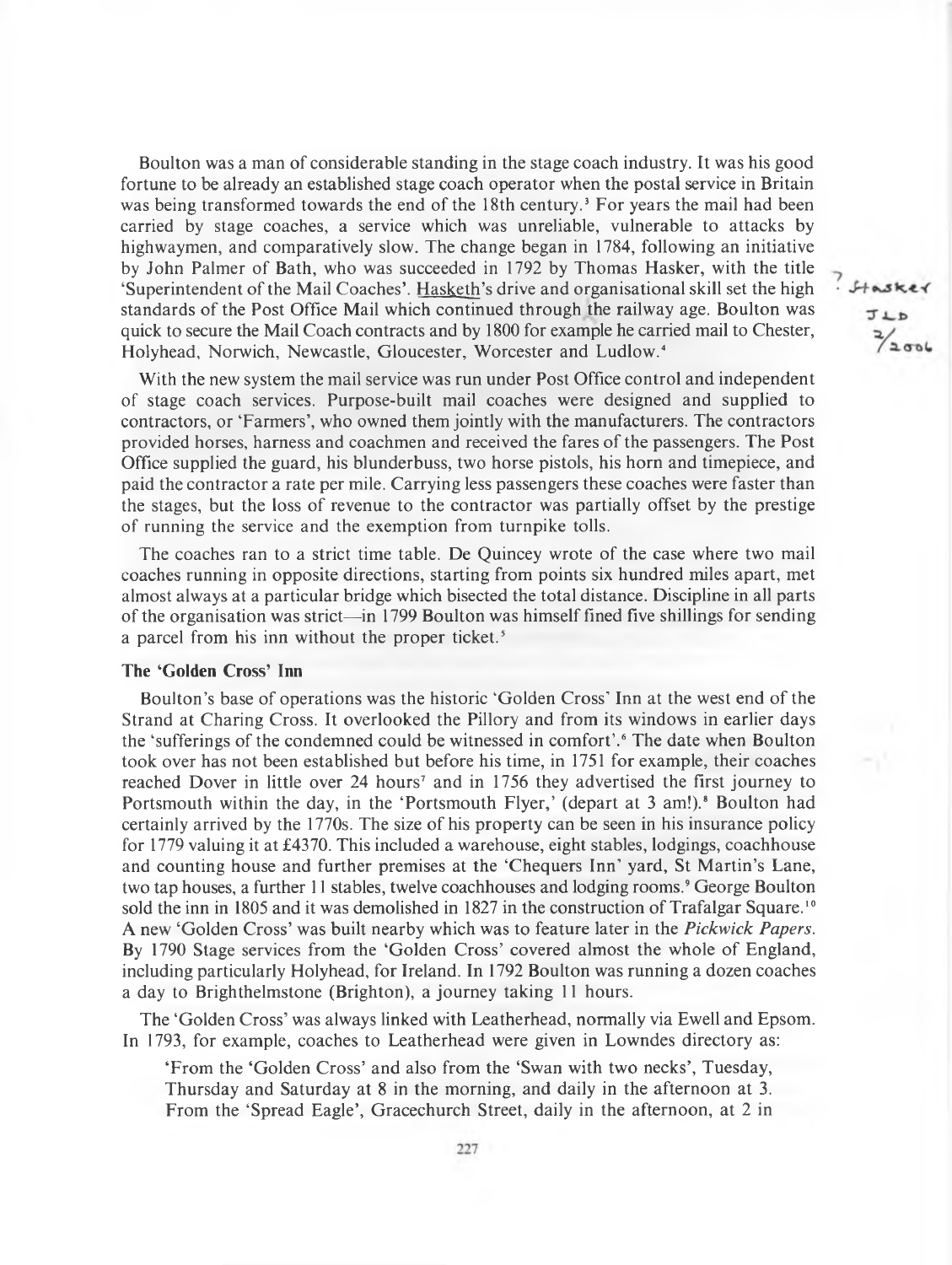![](_page_11_Picture_0.jpeg)

THE 'GOLDEN CROSS' INN, CHARING CROSS, 1750, USED BY GEORGE BOULTON FOR HIS STAGE COACHES IN THE LATE 18TH CENTURY. Courtesy, the Guildhall Library.

summer and 1 in winter. From the 'White Hart', Southwark, Tuesday, Thursday and Saturday mornings at 6 in the summer and 7 in the winter.'

This amounts to 30 coaches to Leatherhead per week, of which 10 were to and from the 'Golden Cross'.

#### **Marriage**

*5JU.* dccasion  $n$  $5k$   $n$ Proceesu  $2004$  $47$  $J\cup D$  $2 / 2$  ro b

George Boulton's coaching firm had long been associated with the well-known coaching family of Willson which operated from the 'Swan with two necks.' The families became more closely united when in March 1794 George married Thomas Willson's daughter Sarah at St Luke's, Finsbury. As Sarah was a minor, being born in June 1776, they were married by special licence.<sup>11</sup> It must have been an important occasion as Thomas Hasker himself was a witness. There were two sons of the marriage, both baptised at St Martin in the Fields: George Francis Boulton born on 8 September 1796 and Thomas Willson Boulton born 11 May 1798. The Probate Inventory after George Boulton's death shows that Sarah's brother Thomas Willson junior was the boys' guardian and the grantee of Letters of Administration when George died. The estate was assessed at  $\pounds10,000$  so Boulton was clearly a wealthy man.

## **Boulton's Property**

A part from the 'Golden Cross', insurance policies show that Boulton had other properties. The 1779 policy, referred to above, covered also effects in a house at Ridge in Hertfordshire,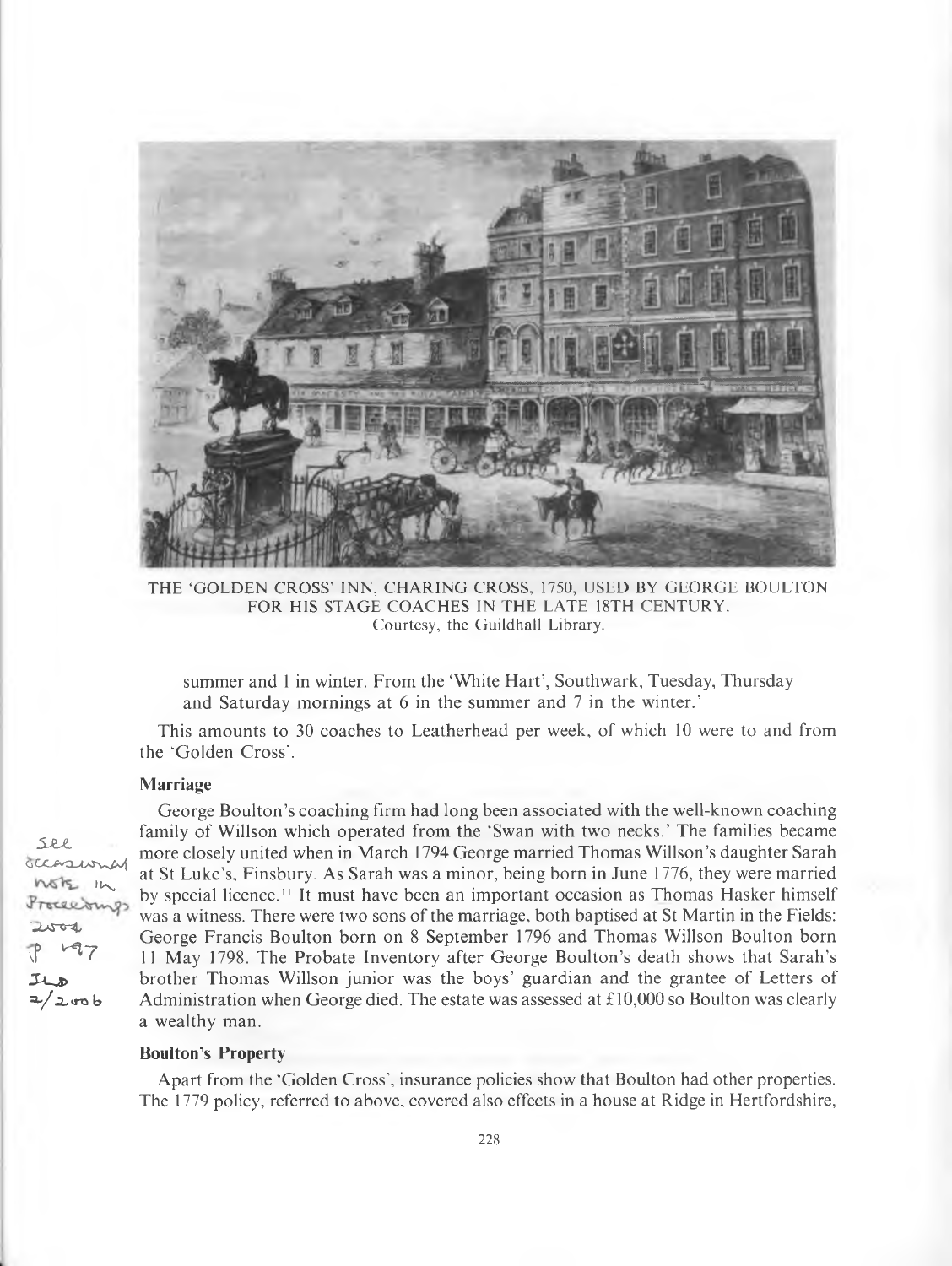stock in a nearby barn, and in premises in the 'Black Horse' Inn yard at South Mimms valued at £430.<sup>12</sup> To this he added in 1781 a farm house at Deves Hall in Ridge at £300. In 1787 he insured his house in Cockspur Street for  $\pounds$ 1000, in addition to the Hertfordshire property which had expanded to include additional barns in the area. Land Tax assessments show that he was resident in Ridge parish in 1786, 1787, and 1788 occupying properties owned by different landlords. As already mentioned, Boulton sold the 'Golden Cross' in 1805 but the Inventory shows that he was still very much in the coaching business at the time of his death in 1814.

## **Residence in Leatherhead**

There is nothing to show why Boulton chose to come to Leatherhead but he would have known of it from his business. There is no evidence of any family connection with the Boulton family of Thorncroft where Henry Boulton was Lord of the Manor. However there is a possible business connection in that Henry Boulton was an Insurance Broker and a signatory to at least one of George Boulton's policies—that of 10 April 1783.

#### **Grove House, Fetcham**

The house to which the Boultons came in 1813 was one of many owned by the late William Wade and was in the hands of his Executors at the time. It stood on the bank of the River Mole in Fetcham just over the bridge from Leatherhead, on the right hand side, and was described in Edwards' 'Companion from London to Brighthelmstone' (1801) as a neat white house, well sheltered with high trees. It is shown on the Ordnance Survey map of 1816 as an L-shaped building fronting the Guildford road near where the Waterworks pumping station was later built.13 Prior to 1785 it was known at Bridge House, but this title was transferred at that date to a house on the other side of the road to Guildford. It reverted to being called Bridge House in the 1820s. The Boultons were barely two years there: perhaps Sarah Boulton's death in the house at the young age of 38 led to her husband being in Charing Cross when he died four months later. Perhaps he had maintained his house in C ockspur Street. A lthough Sarah died in Fetcham she was not buried there and extensive researches in London and elsewhere have failed to establish where husband and wife were buried.

#### **NOTES**

- <sup>2</sup> 1. *Index of Surrey Probate Inventories*, Domestic Buildings Research Group (Surrey). For George Boulton's Inventory see PROB 31/1093/89, transcribed by Marion Herridge, March 1992.
	- **2. SRO: QS 6/).**
	- 3. Edmund Vale, *The Mail-Coach Man* (1967).
	- 4. New Annual Directory, 1800. Guildhall Library.
- **5. Stephen Hutchins,** *The Golden Cross***. Guildhall Library.**
- 6. Arthur Groom, *Old London Coaching Inns* (1928).
	- 7. *London Inns and Taverns:* Collection of cuttings by Norman. Guildhall Library.
	- 8. *Inns in and around London*, Westminster Archives.
- **9. Sun Fire Insurance: Policies 410924, 420217, 524806. Guildhall.**
- 10. Brian Austen, *British Mail Coach Services, 1784–1850,* p. 258.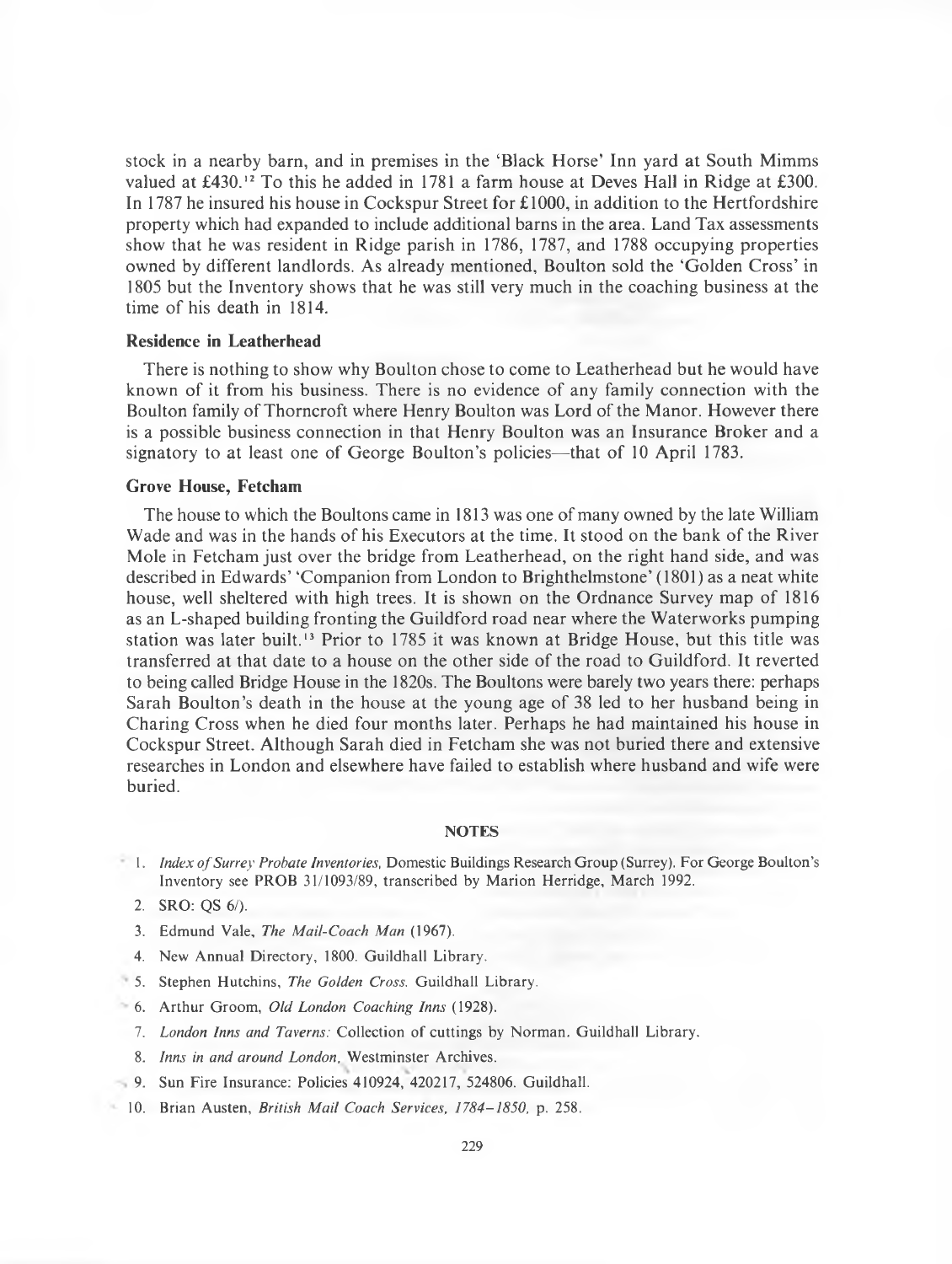- 11. Lambeth Palace Archives.
- 12. **Hertfordshire C.R.O.**
- **13.** For Grove House see *Procs, LDLHS, 3 (2),* 1968, map forming p. 48; 3 (8), 1974; p. 254 and 5 (3), 1990, p. 82 (Edwards' reference).

#### **Acknowledgements**

The writer acknowledges assistance from the Post Office Archives Department; the Post Office Photo Library; and the Guildhall Library Department of Manuscripts.

# **HENRY SMITH'S CHARITY**

## By E. A. CROSSLAND

 $\Box$  OR more than 350 years many thousands of people throughout the country, more especially in Surrey, have benefited from the munificence of an Elizabethan silversmith to the extent, in total, of millions of pounds. He was Henry Smith, born in Wandsworth of a poor family, he lived in Silver Street not far from London's Guildhall, became a member of the Salter's Company and in 1609 was elected an alderman for the ward of Farringdon Without but paid a large fine to be excused from taking office. When he died in January 1628 at the age of 79 he was one of the richest men in the country.

Being a childless widow Henry Smith left the whole of his fortune to trustees, including the Earl of Ashburnham and 30 to 40 other prominent persons appointed by two deeds made seven years before his death. This was confirmed by his will of April 1627, and by a decree in Chancery of 20 June 1628. During his lifetime he reserved for himself only £500 a year and the use of his house. Although this house was burnt down in the Great Fire of 1666 it was re-built and continued to contribute to the income of the trusts. Henry Smith acquired property in various parts of the country but mainly in Sussex with some in Surrey and Gloucestershire and what turned out to be a most valuable investment in Onslow Square, Kensington with 80 acres of land. This last property was designated to provide for the relief of his poor kindred and the ransom of English sailors enslaved in Turkey after capture by Mediterranean pirates. At first the trusts did not qualify as charities and the income was therefore subject to tax. This was remedied by the Charity Commissioners in 1898 when the structure of Smith's Charity was re-organised so that the main charity (which derives from the Kensington property and is worth many millions of pounds) is able to assist many causes helping disadvantaged people, the old and the young as well as education and general welfare.

Under the original provisions of the Charity, lump sums and /or annual payments were secured on specific properties for the benefit of parishes in various parts of the country ranging from Lancashire to Somerset. All the parishes in Surrey were included except three, St Martha's (Chilworth), Tatsfield and Wanborough. These exclusions have given rise to the erroneous story that Smith wandered around the country posing as a pauper and, having been ill-used in these places, left them out of his benefactions. This mistake is probably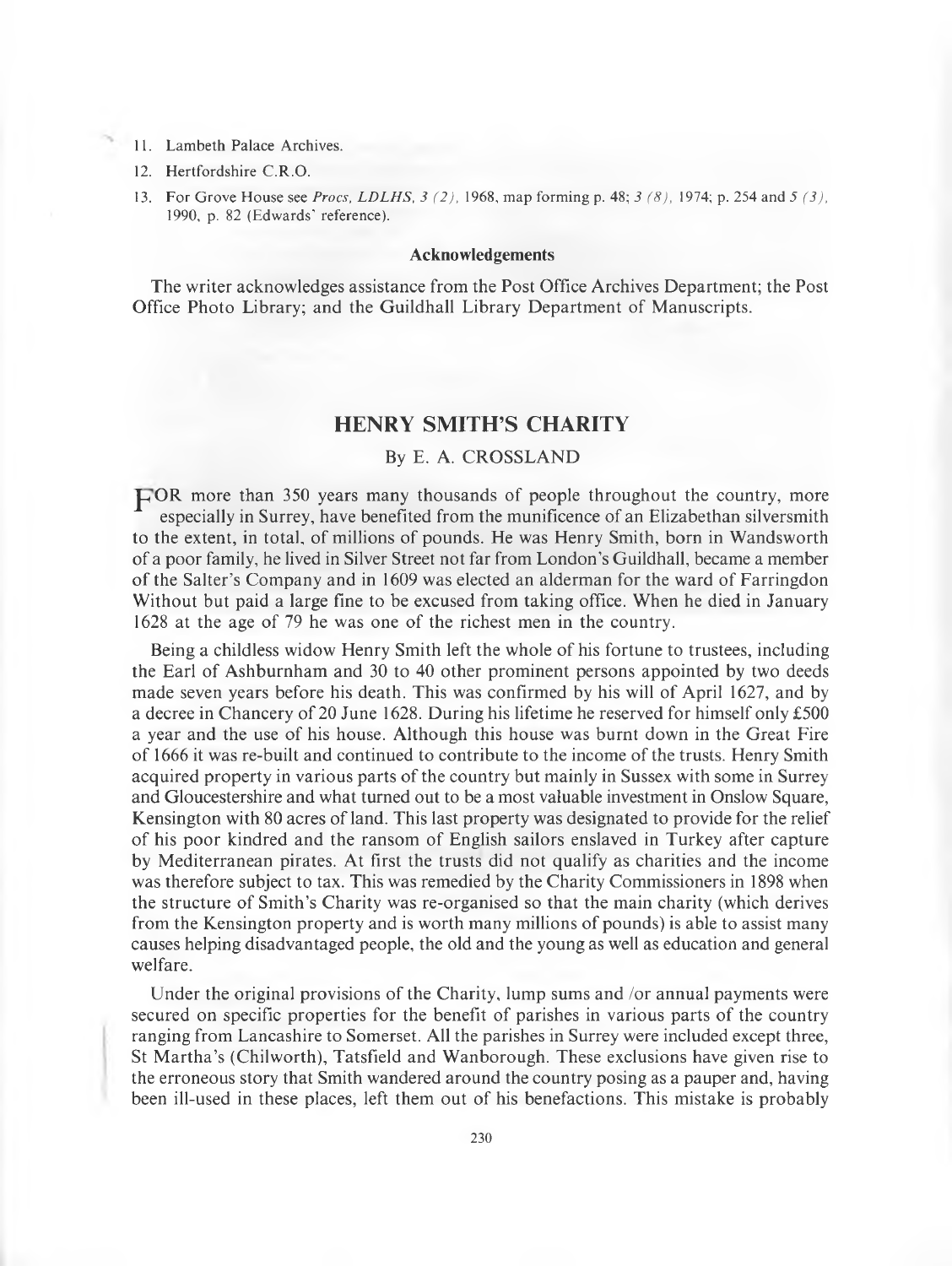due to confusion with another and earlier philanthropist known as 'Dog' Smith who is commemorated in a window in St Mary's church, Lambeth. Henry Smith probably omitted these three parishes either because the populations at the time were very small or he did not consider that they needed help.

The amounts originally allocated to the parishes were quite small, those in the Leatherhead area being:

|                | In Money        | <b>Annually</b> |
|----------------|-----------------|-----------------|
| Ashtead        |                 | £4.0s.0d.       |
| Fetcham        | £20. $0s.0d$ .  |                 |
| Little Bookham | £ 5. $0s.0d$ .  |                 |
| Great Bookham  | £10.10 $s$ .0d. | £7. $0s.0d$ .   |
| Leatherhead    | £ 5. $0s.0d$ .  | £5.17s.0d.      |

Except for Fetcham, the source of these monies was Inwood Farm in Warbleton near Heathfield in Sussex and the money was to be spent on 'cloaths'. The beneficiaries were required to wear a distinguishing uniform and a badge, though this requirement was dispensed with when the provisions were re-organised in the 19th century. The payments were made to the churchwardens of the parishes and some of them employed the money to buy flax or hemp to be woven into cloth. It would seem that Fetcham 's capital sum was used to buy shots in the common fields of Fetcham and Great Bookham, for in Manning and Bray (Vol 1, p. 485) there is reference to a black tablet on the south wall of the Fetcham church which records these shots. Many of them can be identified by the maps reproduced in Volume II of this Society's *Proceedings* as shown here in brackets.

'The Henry Smith Charity has land in Great Bookham:

4 acres in Poles Down.

1<sup>1</sup>/<sub>2</sub> acres near Simmonds Beach (near Denshire Wood south-west of Roaring House Farm).

1 acre head of Sheepbay shot (near Hailes Pit).

1 acre Penbush shot.

 $1\frac{1}{2}$  acres enclosed meadow near the bottom of Little Bookham Street (opposite Fox Lane).

1 acre Pearkee shot.

In Parish of Fetcham

5 acres inclosure Poorsfield abutting the Common near south side of road from Cook (sic—Cock) Green to Mark Oak and Slyfield.

7 acres 2 enclosures called Poors Pit closes.

2 acres between Hookedham shot and road from Leatherhead to Polsdon.

<sup>1</sup>/<sub>2</sub> acre in Gallows Bush abutting road to Guildford (west of Young Street roundabout).

1 acre in the upper shot in Church Bottom (west of The Ridgeway in the area of Farm Close).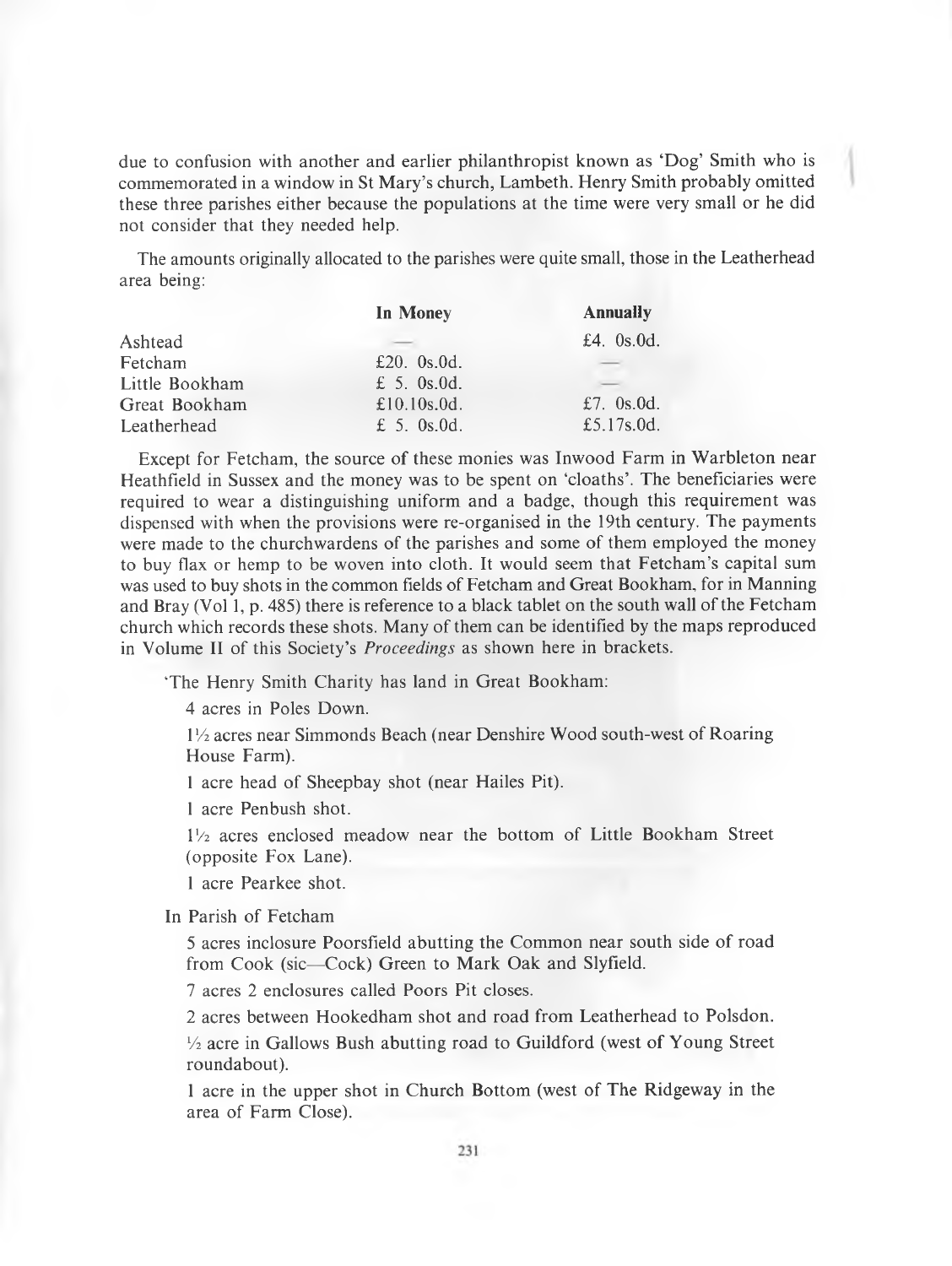![](_page_15_Picture_0.jpeg)

HENRY SMITH MEMORIAL, ALL SAINTS' CHURCH, WANDSWORTH Courtesy, Battersea Library, Wandsworth Borough Council.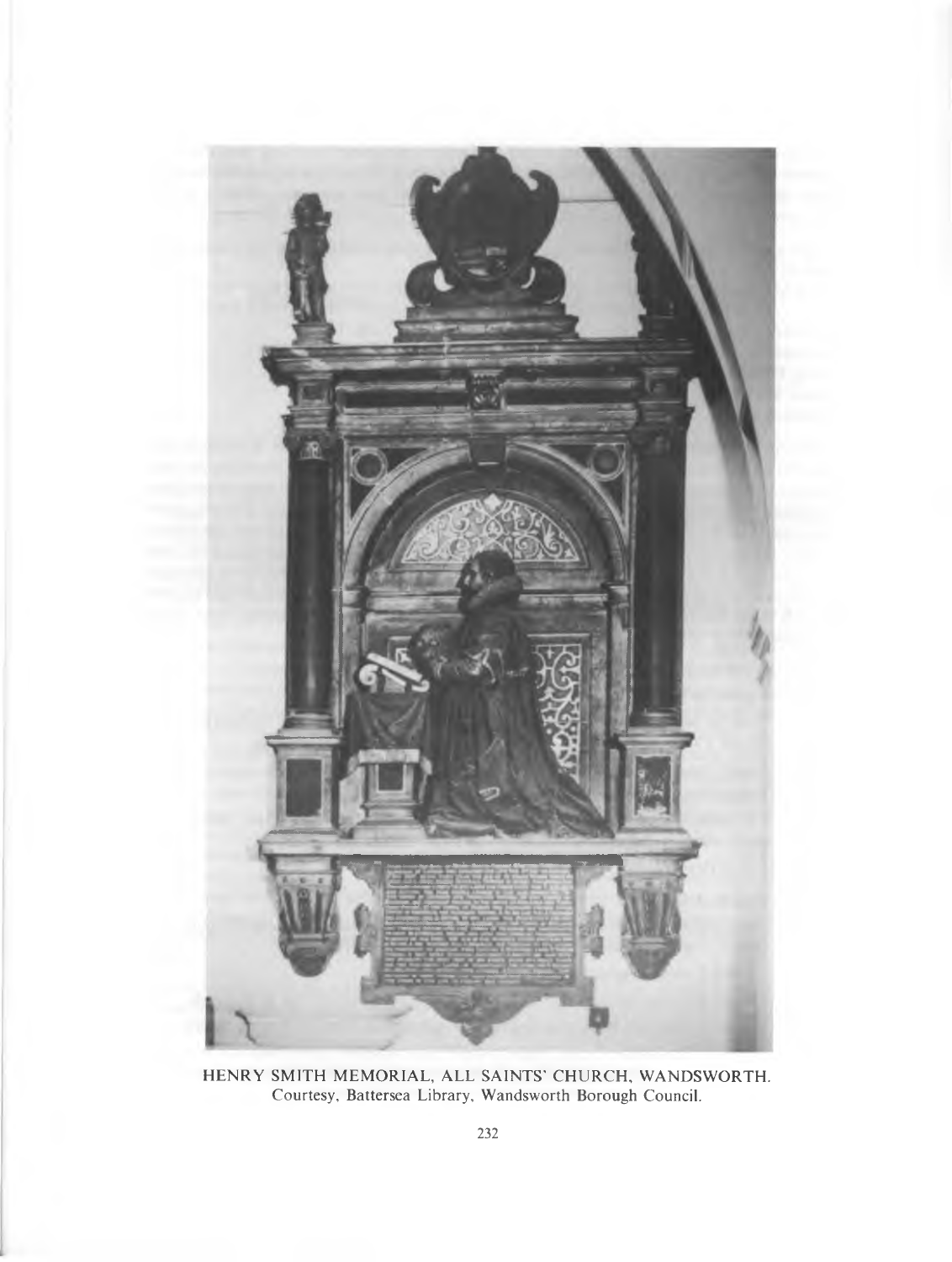$1\frac{1}{2}$  acres in Leaden bottom (this was in the area of Keswick Road). In all 27 acres.

The inscription by order of the Vestry, 23 June 1772.

|               | Hon. Sir George Warren—Churchwarden |
|---------------|-------------------------------------|
| John Mills    | — Churchwarden                      |
| J. C. Knowles | $-$ Rector                          |

The Rev. Henry Warner, the Rector before Knowles, was the nephew of the patron, Thomas Revell, whose daughter and heiress, Jane, married Sir George Warren as his second wife. Sir George died 30 August 1801. Thomas Revell was Agent Victualler at Gibralter and M.P. for Dover.

Nowadays, Smith's Charity is in two parts. The first derives from the estates he owned at his death, the income from which was allocated to the designated parishes. Some of the lands are still owned in the trustees' names and the rents etc. arising are paid to the local trustees. In other cases the properties have been sold and the proceeds re-invested. As a result, the amounts received by the individual parishes vary considerably according to how judiciously the investments have been made. The sums paid out to the local parishes in 1994 were Ashtead £7,600; Little Bookham £2,600; Great Bookham £4,000; and Leatherhead £3,200. Each parish has its own rules for distributing the money. In addition, the Surrey Scout Association receives  $\pounds 10,000$  a year, allocating this to local Scout Groups which have shown to be in need, e.g. to build or improve Headquarters' buildings.

Surrey has every reason to honour this modest man who is buried in the parish church of All Saints, Wandsworth, where there is a magnificent memorial to him.

#### **NOTES**

Smith's Charity is referred to in V.C.H., I, p. 433 and in Manning & Bray, I, pp. 485 et seq. Bray was appointed Clerk & Treasurer to the Smith's Charity Trustees on 28 August 1769 (see S.A.C., 46 (1938) p. 45).

# **Acknowledgements**

The author is indebted to Mr G. L. Lee-Steere, Smith's Charity Coordinator for Surrey, for help in compiling this article.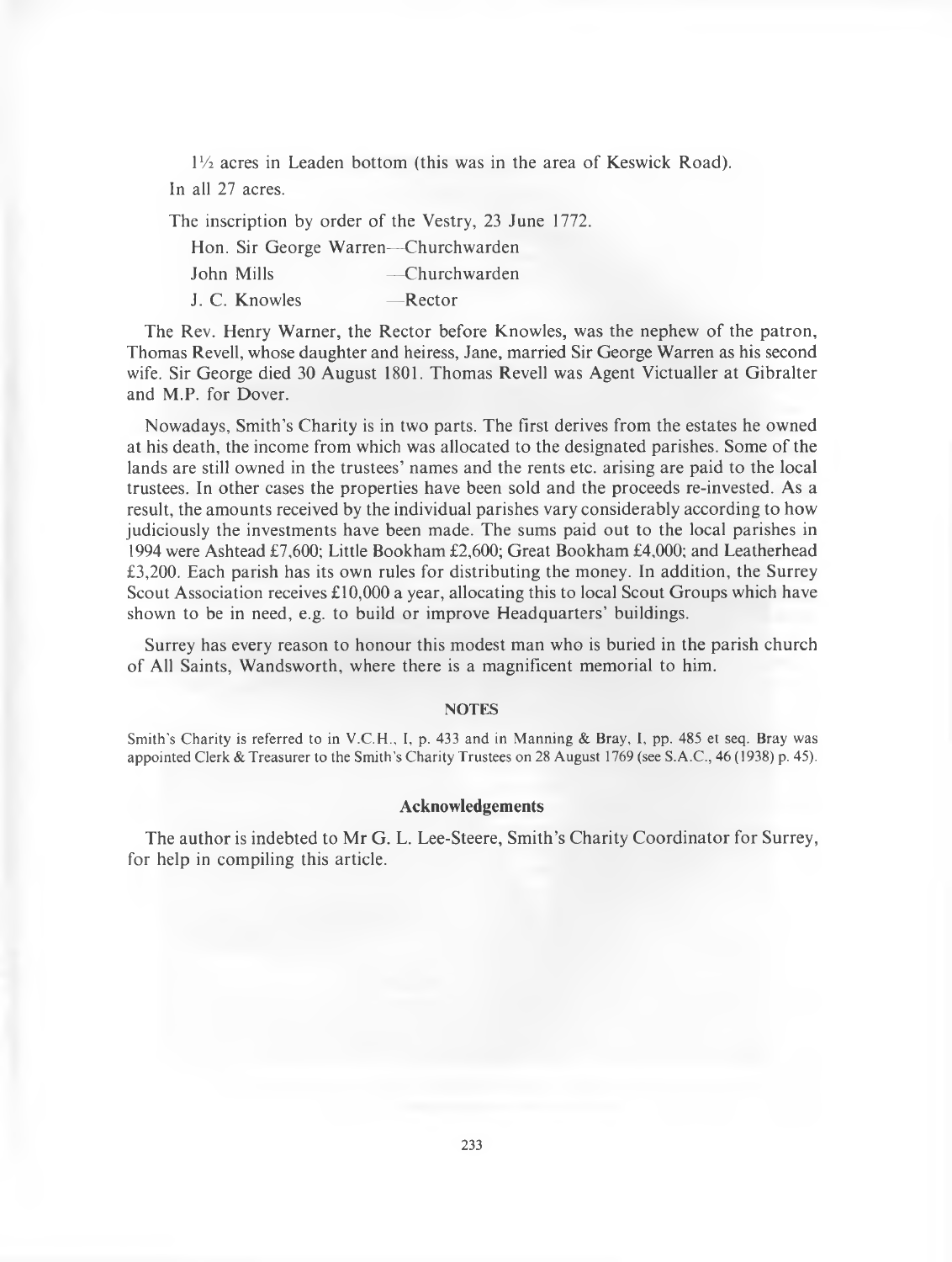# **THE HOUSE OF DOUGLAS: A BOOKHAM NURSERY**

# By E. J. BARKER

IN about 1891 James Douglas, a Scottish-born head gardener working for a widow in Ilford, Essex, purchased some three and a half acres of land in Church Road, Great Bookham, and proceeded to establish there a nursery specialising in the production of border carnations and auriculas. The Edenside Nursery, trading as the House of Douglas, remained there for 75 years, gaining a world-wide reputation and clientele and being run successively by James' son and grandson.

James Douglas was a most talented man, born at Ednam, near Kelso, Roxburghshire, in 1837. At an early age he showed a love of flowers and was said to have grafted garden roses onto wild briars around his home village. At the age of 14, rather against his parents' wishes, he became apprenticed to a nurseryman in Kelso. His enthusiasm must have been tested by the long walk and a daily absence from home of about 14 hours. After three years he moved to gain further experience in private gardens, first near Kelso and then in Kirkcaldy, Fife. At the latter place, although a junior, he was soon entrusted with some of the more responsible jobs and within a year he was made general foreman, over older men. However, by 1860 he was ready to spread his wings in search of further experience and he moved to the service of Messrs James Veitch and Son in Chelsea, then one of the leading London nurserymen. Although he did well there and became proficient in staging the firm's exhibits at major shows, he was obviously still eager to learn and he fairly soon moved back to private service at Busbridge Hall, near Godalming.

In 1864, James Douglas moved to a position which proved to be his last as an employee. At the age of 26 he became head gardener to Francis W hitbourn, a miller, then living at Loxford Hall, just south of Ilford, Essex. This was described as a 'very rough place' when he arrived and his only assistance came from a few unskilled labourers. James' skills were matched by the enthusiasm of his employer and before too long it became essential to employ trained assistants to maintain the greatly improved plant collections. His personal life also changed as he married in 1866 and raised a family of two sons and three daughters. In 1883 he moved with the Whitbourns to their new home, Great Gearies, also near Ilford. Here James Douglas grew a very large range of flowers, fruit and vegetables and became a successful exhibitor of many everyday and exotic kinds of flowers and fruit at major London horticultural shows. He was soon elected to the Fruit Committee of the Royal Horticultural Society (RHS) and over the next 40 years he served at one time or another on almost every committee of that Society. He was also active as a judge at shows and played a prominent part in helping to form and administer both the National Carnation Society and the Southern Section of the National Primula and Auricula Society. The latter organisation has a continuous independent history to the present-day.

As if these activities, com bined with the raising of a family, were not enough, James Douglas also became a regular contributor to the serious horticultural journals of the day and in 1880 he published a book, *Hardy Florists' Flowers.* He interpreted the term 'florists' flowers' quite widely to include not only those still grown particularly for exhibition and display but also such currently 'ordinary' garden plants as phlox, ranunculus and hollyhocks. He also embarked on the raising of new varieties of plants by deliberate hybridisation and began to win awards for some of the new varieties, especially for carnations and show auriculas.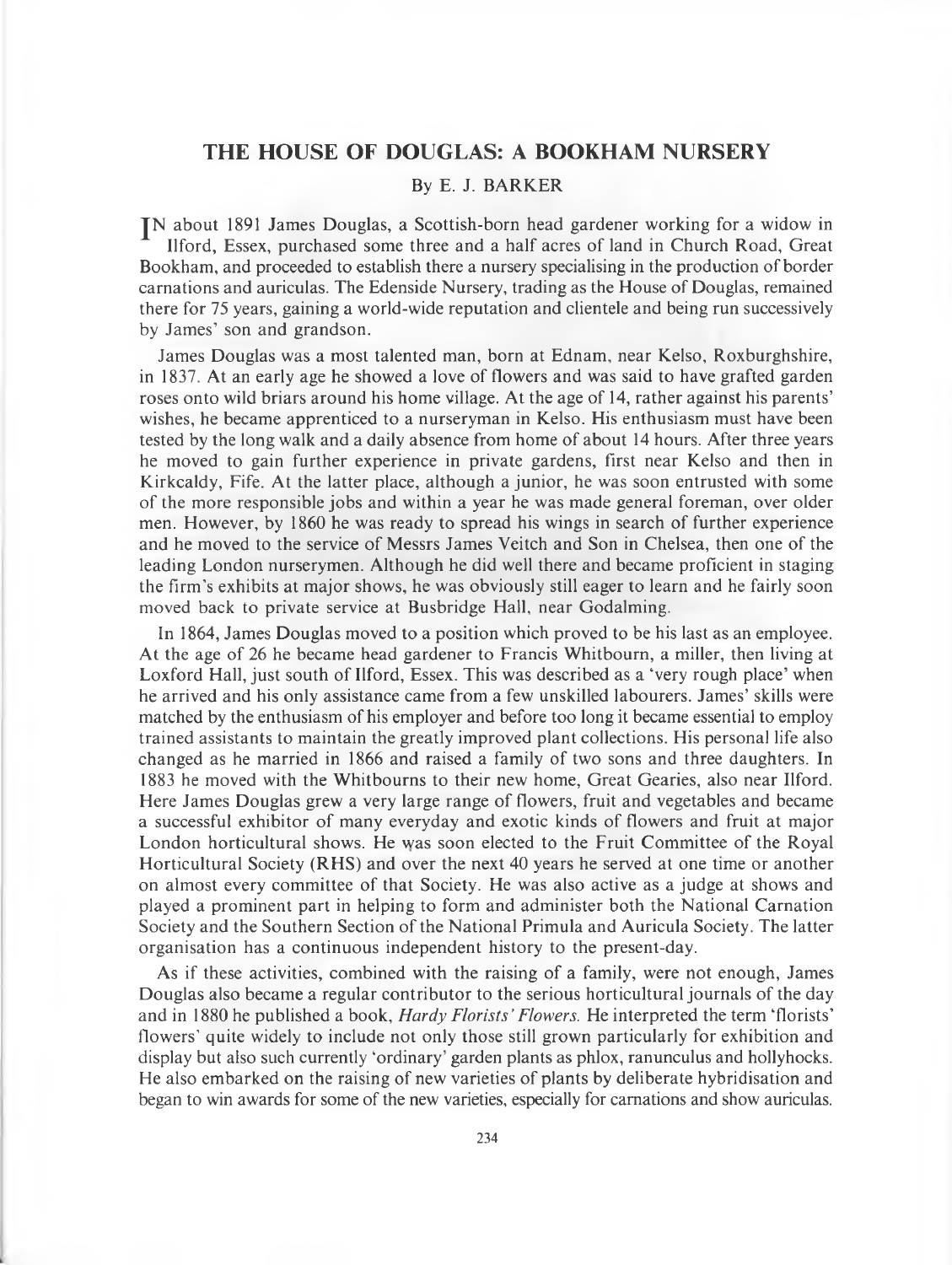![](_page_18_Picture_0.jpeg)

JAMES DOUGLAS, NURSERYMAN OF BOOKHAM Courtesy, Royal Horticultural Society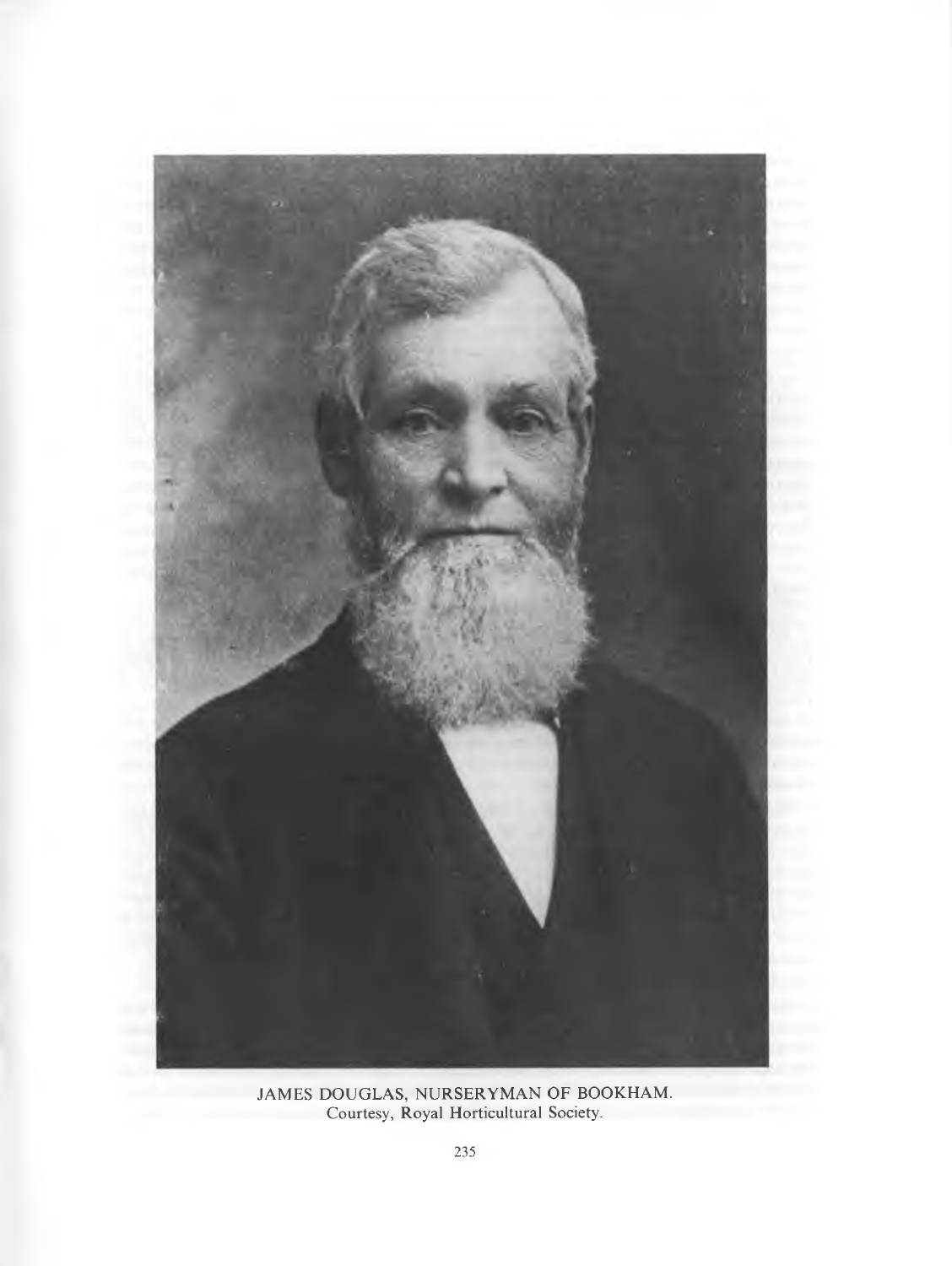When Francis Whitbourn died in 1888 his widow continued to employ James. However, with a lessening of her ability to enjoy the garden the job became less attractive to James as a full-time occupation and in the early 1890s he acquired land in Church R oad, Great Bookham. It remains a mystery why he should have come to this area when he was still employed as a head gardener some 35–40 miles away, on the far side of London. Was it linked with the fact that his employer had been born in Leatherhead? In 1893 James Douglas' Bookham home was Flushing Farm but later he built a house on the nursery site. It still stands today, with some additions— Edenside House on the Edenside estate. He took the name from the River Eden, which flowed in the area of his birthplace.

By 1893 James Douglas had built the first greenhouse on the Bookham nursery, 100 feet long and 18 feet wide, and by the time he issued his first catalogue, for that autumn's selling season, he had some 4,000 flowering carnation plants, from which he took about 24,000 layers to be sold. In total, 154 varieties were listed, many raised by James himself. He also offered 55 varieties of show auriculas (having a floury 'meal' on the foliage) and 27 alpine auricula varieties, as well as hand-pollinated seed of both carnations and auriculas. Around the time of the original purchase of land for the nursery, James Douglas also bought a field between Commonside and the railway to be used as the source of his potting compost. Turves were cut and transported by horse-drawn cart to the nursery where they were stacked, upside-down, probably with layers of horse manure, and left for two years or so, by which time the material was perfect for potting. This source was still in use when the nursery finally closed.

In 1897, at the age of 60, Douglas decided to retire from Mrs Whitbourn's service and to devote himself full-time to the nursery business. One wonders how he had managed to run both the Great Gearies' garden in Essex and his own business. At this time the RHS decided to mark Queen Victoria's Diamond Jubilee by instituting the Victoria Medal of Honour, to be awarded to British horticulturalists whom the Society considered deserving of special honour at the hands of the Society. James' name appeared in the provisional list of 60 people who were to receive the honour, but a decision that it should not be given to serving members of the Society's Council meant that he had to wait until 1899, when he retired from the Council.

The business seems to have thrived, but during the Boer War the family suffered loss when the eldest son, George, died while serving in South Africa. In 1902 James Douglas was joined in the business by his surviving son, also James. The cover of the 1904 catalogue shows that daffodil bulbs had been added to the items on offer. At some time in the next few years, James Douglas moved to Douglas House, St Nicholas Hill, Leatherhead, where he died on 26 November 1911, after an operation. Several obituaries in the horticultural press paid glowing tributes to him and one in *The Gardener's Chronicle* referred to his chief recreations as his books and old china, of which he had fine collections. He is buried in the churchyard of Leatherhead Parish Church;

A fter the death of James Douglas, his son, James, took over control of the business and although his father had not run Edenside just as a hobby— the value of the estate as declared in his will was some  $£17,000$ —the son adopted a rather more commercial approach. Nevertheless, he did not rely solely on increasing the sales of existing varieties or buying in new varieties raised by others; he pursued a vigorous plan to raise more and better varieties of both carnations and auriculas. A lthough in the early days James continued to propagate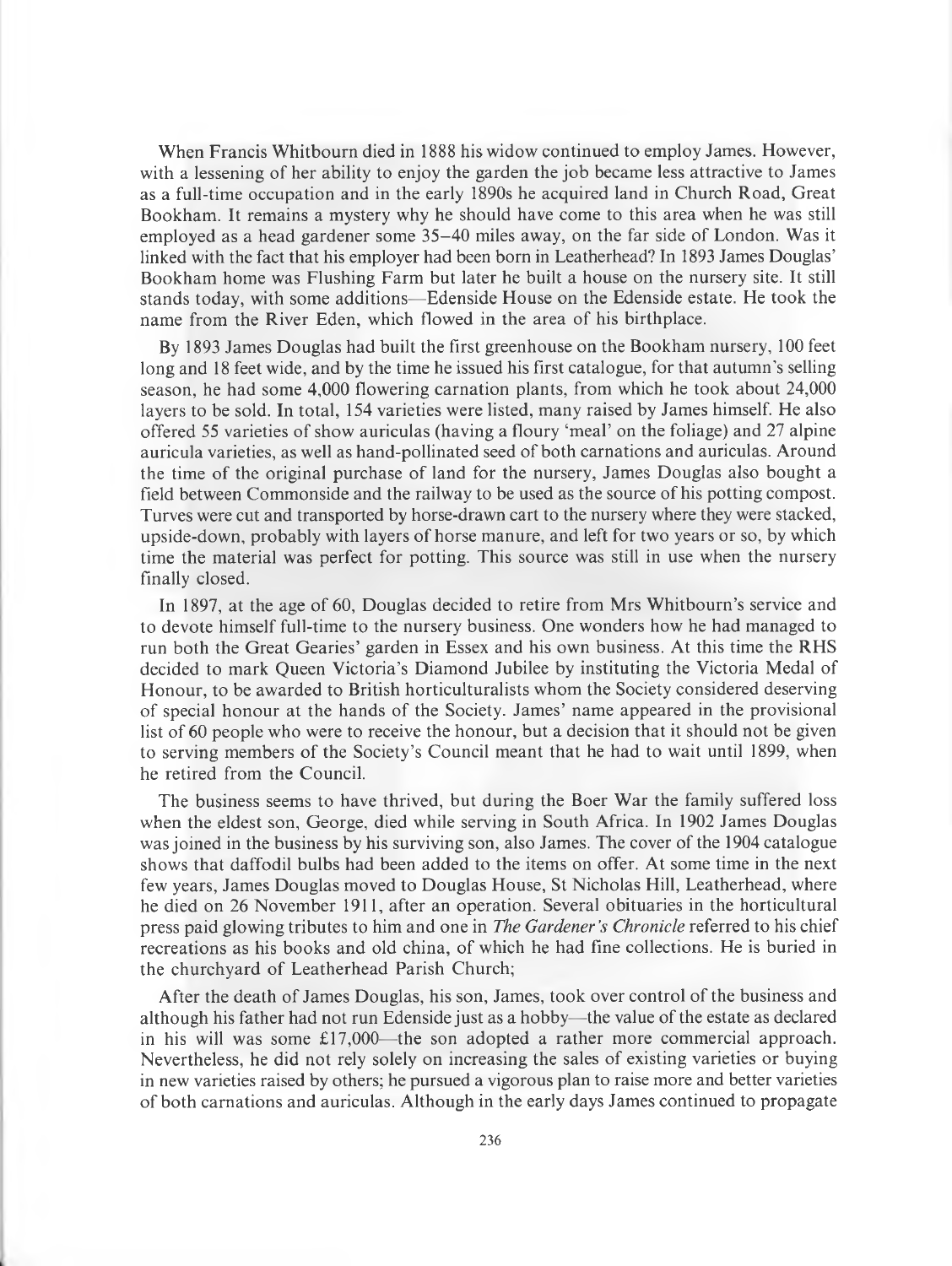and sell the Malmaison and perpetual-flowering types of carnations which needed greenhouse protection and warm th in the winter, he later concentrated entirely on the hardy types of carnations and pinks, which were grown in the open border; for convenience of propagation the commercial stock was grown in pots in unheated greenhouses. He was particularly fond of the distinctive scent of the old clove carnations with their dark crimson or maroon colour, and he set out to raise new varieties possessing that special aroma and hardiness but with a wider range of colours. In 1910, the year before his father's death, James sent out the first new clove he considered worthy of general cultivation, giving it the name Bookham Clove. By 1949, James was able to claim that he had introduced over 150 clove varieties in a wide range of colours. He also said that every one of the varieties listed had been raised at Edenside. A number of these bore the prefix Bookham or Edenside in their names. The introduction to the catalogue referred to the fact that Douglas carnations were then known and grown all over the world and included extracts from letters of praise from Canada and South Africa.

When James first took over the nursery business he was living in his father's former residence on the estate, but he fairly soon moved into a new house, 67 Church R oad, built by Andrew West, a local builder. The old home, Edenside, continued to be occupied by members of the Douglas family until the closure of the nursery. James had married in 1906 and had a son and daughter. He followed his father in taking an active part in the specialist societies; for some years his mother was a patroness of the Auricular Society.

The nursery business was successfully carried on through the First World War but another testing time for its survival was to come in 1939. James had been joined in the business in 1930 by his son, Gordon, but being in the Territorial Army he was soon mobilised at the outbreak of war. Gordon joined the B.E.F. as a lieutenant in the Royal Artillery and in May 1940 was captured by the Germans in Belgium, spending the rest of the war as a prisoner in Poland. For his bravery in action he was awarded the Military Cross.

On returning to Bookham, Gordon Douglas took over the running of Edenside from his father, who was then in his 70s. He was very pleased at this time to find that four longserving employees were still active. The total service of three of these men, Jimmy Greathurst, Jim Beattie and Bob Elms, who had all begun working there before Gordon was born in 1913, was over 160 years. It is appropriate that they should be remembered by roads on the Edenside estate being named after them. Inevitably some varieties had been lost during the war and Gordon immediately began a programme to breed more and better varieties of both carnations and auriculas. Like his father his real love was auriculas, although commercially the carnations were the mainstay of the business. His breeding programmes were very successful and many more varieties were added to the catalogue. James died on 11 May 1960, at the age of 86.

Gordon Douglas' sons, James and Robert, each worked in the nursery for some time but both decided not to spend their working lives there. In 1967 the Leatherhead Urban District Council used compulsory powers to purchase the Edenside site for housing. The purchase was completed in March 1967, by which time Gordon had built a 100 ft greenhouse in the garden of his house, 67 Church Road. Into this he moved his stock of auriculas and for some years he sold plants and seed from there. In 1985 he decided to retire and his stock of plants was passed on to Mrs Brenda Hyatt, who from her tiny commercial nursery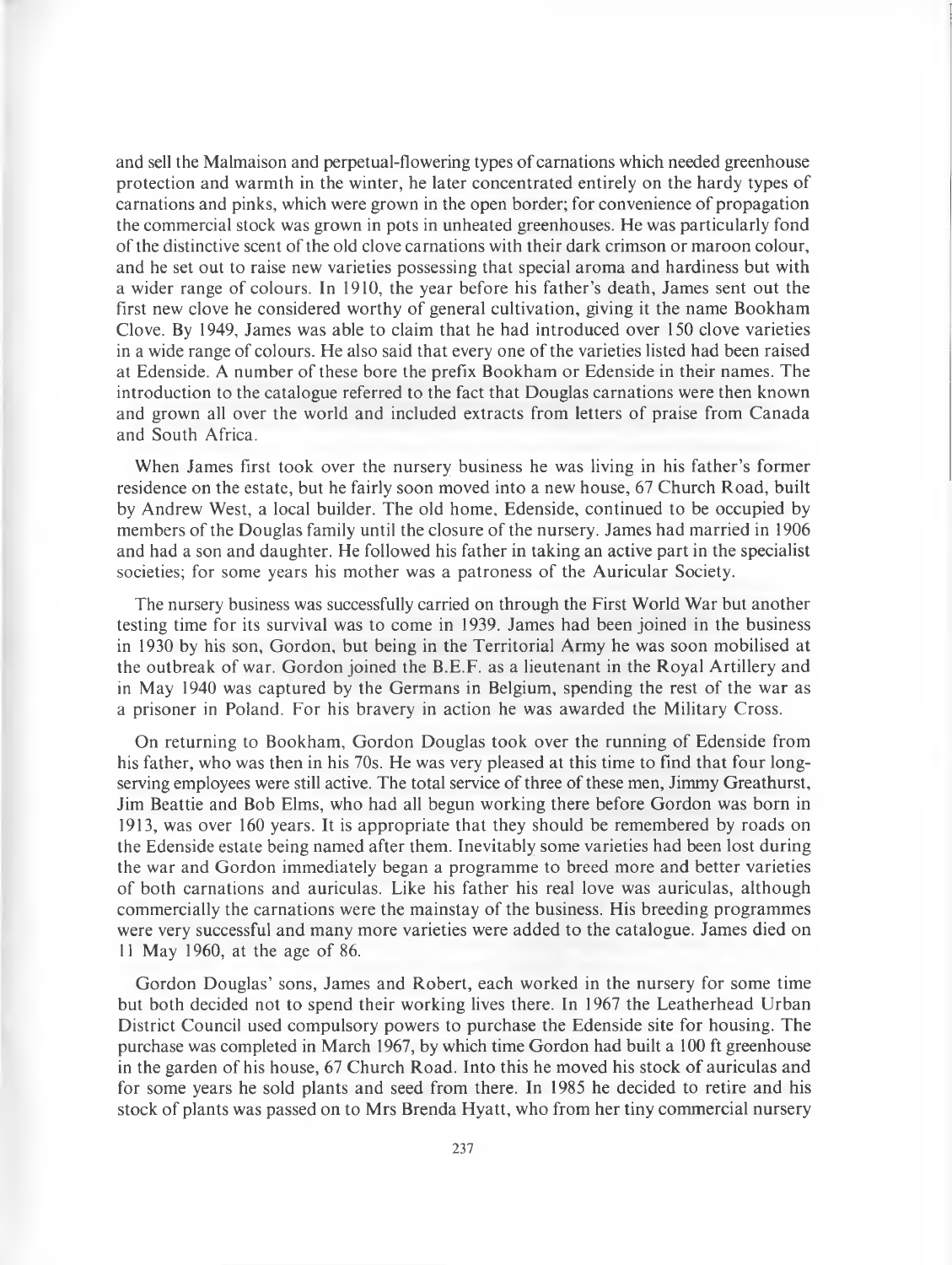near Chatham ensures that the Douglas Collection continues to thrive and be available to auricula enthusiasts. Plants in her displays at Chelsea and other London shows are grown in clay pots originally used at Edenside and the background is provided by the black velvet used on Douglas carnation displays until 1966.

Gordon Douglas died on 28 December 1988, aged 75, but plants raised by the House o f Douglas over three generations continue to take their name and that of Bookham into gardens around the world.

#### **NOTES**

- 1. An important source of material for this article has been the Lindley Library of the Royal Horticultural Society. James Douglas, the founder of the nursery, was the author or subject of a number of articles in gardening journals; the following were particularly useful: *The Journal of Horticulture and Home Farmer*, 4 March 1909; *The Gardener's Chronicle*, 2 December 1911; *The Garden*, December 1911.
- 2. There is less published material on and by James Douglas' son, James, and his grandson, Gordon, but helpful material appears in the Year Books of the British National Carnation Society and the southern section of the National Primula and Auricula Society, provided by the archivists of those societies. Robert Douglas, son of Gordon, and Mrs Brenda Hyatt, have also provided useful information, as have memories of conversations with Jimmy Greathurst.

# **SOME ASPECTS OF THE DEVELOPMENT OF COMMUNICATIONS IN THE LEATHERHEAD AND WEALDEN AREAS\***

# By A. J. GILLIES

THE physical structure of the countryside has always had an impact on the development of communications and this can be seen in the Leatherhead and Wealden areas, as elsewhere.1 The roads described in the Society's recent histories of Leatherhead and Ashtead are considered here in the wider context of how their direction and layout have been affected by physical influences.

A variety of routes followed the firmer ground afforded by the chalk ridge of the North Downs, as distinct from the tracks of one sort or another through the Weald to the south, or in the London Basin to the north. There was not, however, a single road, as today there is the A24 through A shtead, or the A25 through Dorking, for instance. Many tracks were used, on the sands and clays in the drier weather, and on the firmer, better drained chalk when those tracks on the clays became impassable during the wetter months. Settlements grew up along such routes, possibly at a day's travelling distance apart. N orth of the Downs, these would have been on the good soils of the Reading Beds, close to where water would have been found. The drier and wetter weather routes would have tended to converge, however, as at Leatherhead, for the fording of rivers such as the Mole.

<sup>\*</sup>Based upon a talk to the Society on 19 January 1996. Thanks are due to J. R. Clube and H. J. Davies for helpful comments and suggestions.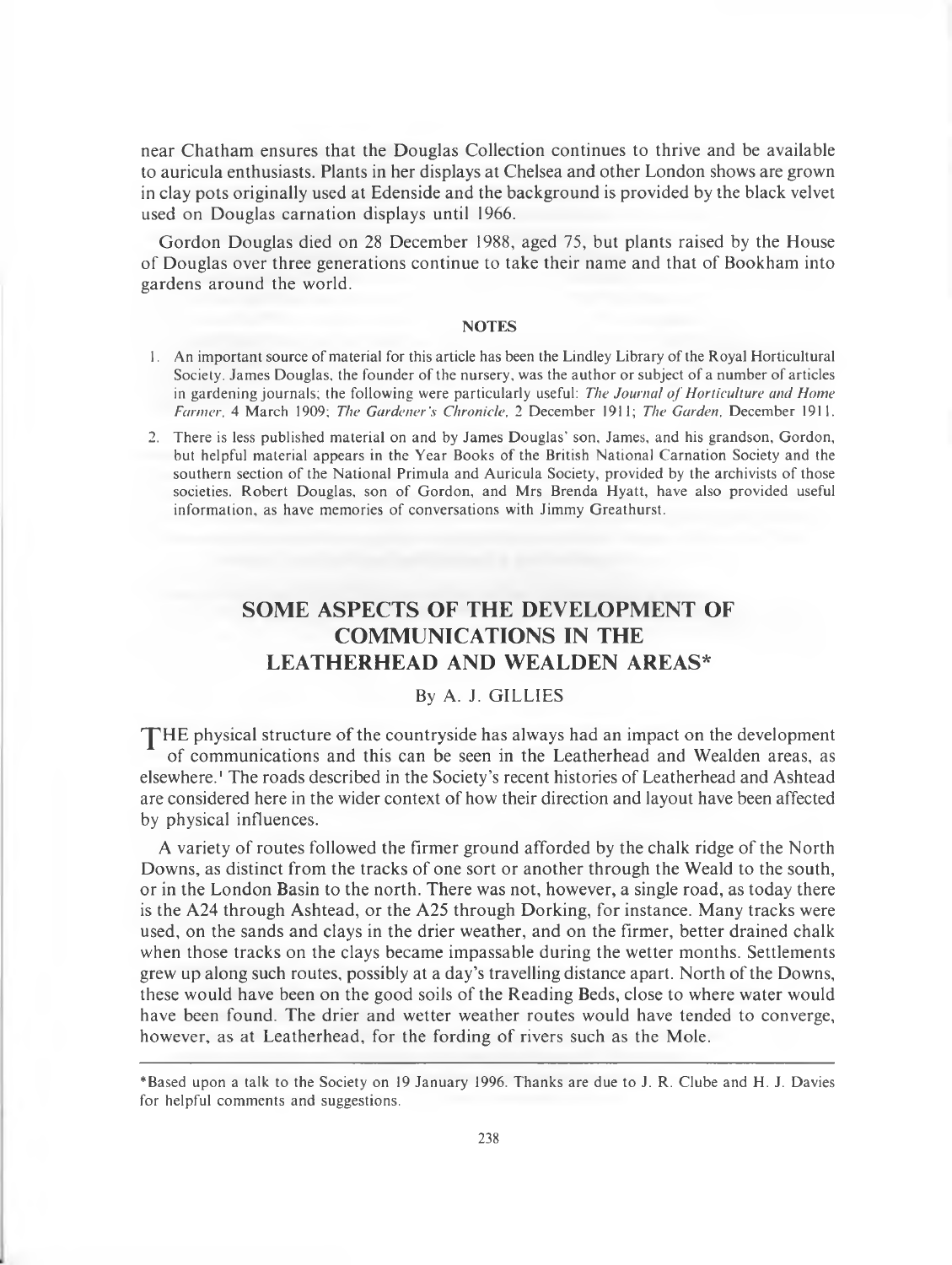It is sometimes said in a local context that 'roads in the Weald largely run from north to south'. This statement can be misleading, however, when interpreted more widely. Although the first important roads (including Stane Street), constructed by the Romans, were chiefly of north-south alignment—like the present road (the A29) through Ockley the difficult nature of the terrain, bands of chalk, sands and clays (the latter being particularly tenacious) ensured that trans-W ealden travel from north to south was largely avoided until the 18th and 19th centuries. Nevertheless, north-south drove roads, linked to a complex transhum ance grazing system, existed in medieval times, and have helped to explain the linearity of boundaries, which is noticeable in some areas, e.g. in the south of Surrey.<sup>2,3</sup>

The dire condition of the roads in earlier days may be illustrated further by Sir R obert More planning in the 1620s to return to Loseley, near Guildford, from Sussex by way of East Grinstead, Reigate and Dorking, rather than by the more direct route by way of Horsham.<sup>4</sup> He chose to travel with the *grain* of the country, not to cross it. The continuing difficulties of communication throughout the Wealden counties, due to physical conditions, may be traced through the works of writers, such as Defoe, who mentions that in the 1720s six oxen were required to draw a coach to a church near Lewes, when horses were unable to get through.<sup>5</sup> Further problems for Wealden travellers arose from the risk of violence from smugglers, moving northwards with contraband from the Sussex coast.<sup>6</sup>

The turnpikes south of Guildford and of Dorking date from the first and second halves of the 18th century respectively.7 These, together with the railways dating from the following century, realised the potential value of natural north-south routes across the Weald. Guildford, for instance, like Leatherhead, had originated at a fording point on an eastwest routeway, rather than as a staging post between London and Portsmouth, or as a rail junction. Construction of the railway took advantage of a narrow outcrop of chalk, which required only a short length of tunneling, where the Wey Gap provided a natural routeway through the North Downs. Due to the present layout of roads in the Guildford area, it is difficult to realise that the earlier road from London to Portsmouth went through the centre of the town, by way of London Road, High Street (hence the various coaching inns), and the Portsmouth Road. Further significance of the barrier to communication which the North Downs presented is shown by there having been some dozen schemes proposed for the railway between London and Brighton, before the route through Redhill, opened in 1841, was selected. One of these would have used the Mole Gap. The railway did not reach Leatherhead until 1859 and this remained the terminus until 1867.

Dorking is not sited primarily in relation to the Mole Gap (if it had been, it would have been sited near the present Burford Bridge, where conditions were not conducive to early settlement) or in relation to the fording of the River Mole. The Mole Gap, as may be seen from *The Nower*, west of the Horsham road, lies to the north and east of the town. It is apparent from Ranmore Road that Dorking is sited in relation to the ancient east-west routeway along the foot of the scarp.8

The significance of east-west routes in the area is illustrated further by the fact that coaches and carriers, listed in 18th and early 19th century directories as passing through Leatherhead and Kingston, must have passed through Ashtead and Epsom.<sup>9</sup> The road to Kingston through Chessington lay west of its present alignment (the  $A243$ ), certainly as late as 1811,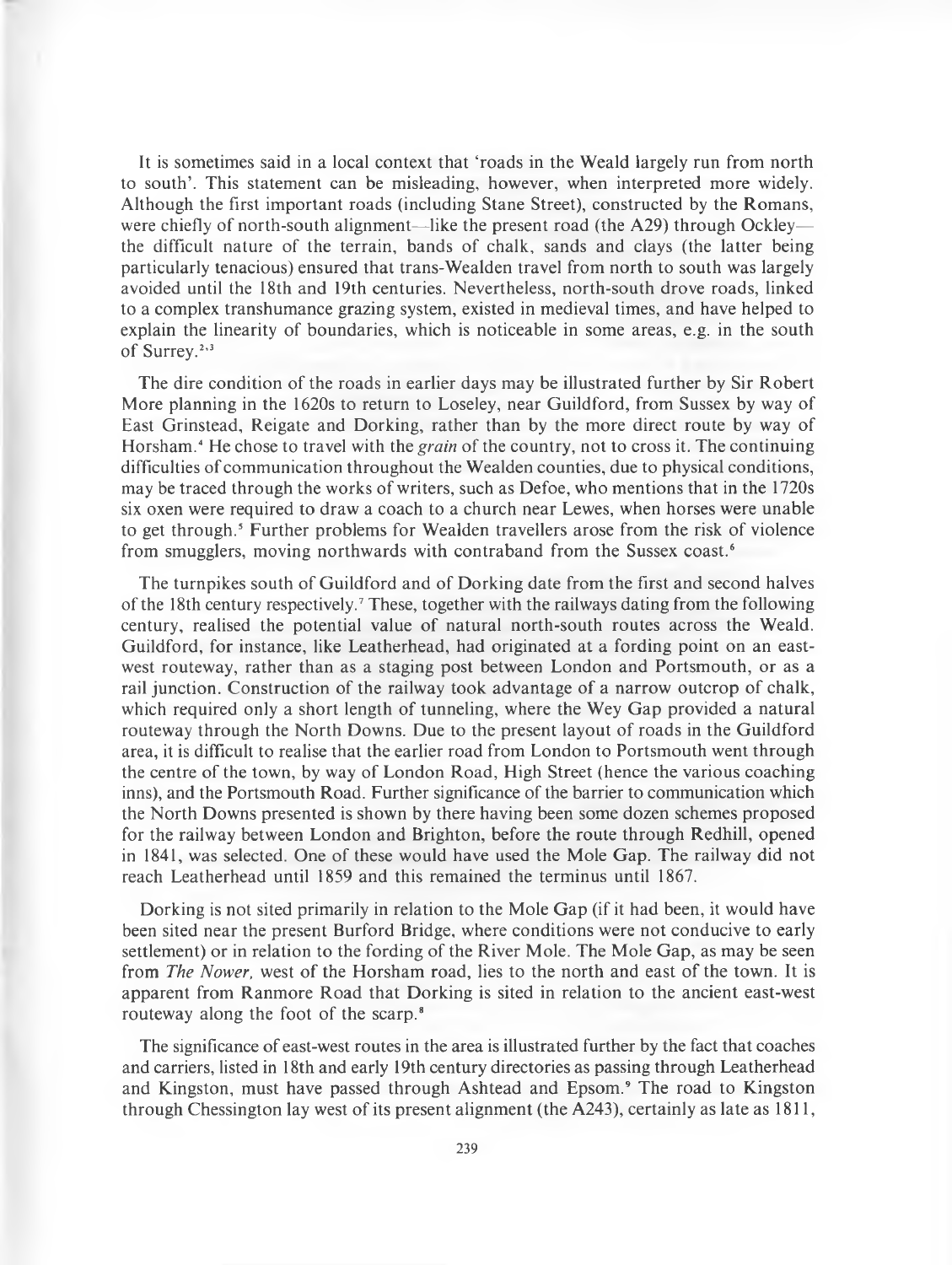and was not in a condition to carry regular traffic. Part of the earlier route may have followed the present Oaklawn Road in Leatherhead.<sup>10</sup>

Following his purchase of the *Ashtead Park* estate in 1880, Sir Thomas Lucas re-aligned the road, which ran originally between the Mansion (dating from the 1790s) and St Giles' Church, to its present position along Rookery Hill, constructing the necessary bridge.<sup>11</sup> It may have been for similar amenity reasons that in 1900 Lord Rendel re-aligned the Leatherhead to Guildford road (the present A246) at East Clandon, and so enhanced the setting of his Georgian residence, *Hatchlands*.

This article has touched only briefly on the physical and historical influences affecting the current layout of local roads. M ore detailed studies of this kind are needed to appreciate the complex evolution of today's road pattern.

## **NOTES**

- 1. Judie English, Surrey Historic Settlements Group. Surrey Historic Landscapes Studies Newsletter, 4, **A utum n/W inter 1993/4, pp. 1 -4 .**
- 2. John Blair, *Early medieval Surrey—landholding, church and settlement before 1300* (1991), p. 6
- **3. Judie English. R oads in the W ealden landscape.'** *S urrey H istoric L andscapes Studies N ew sletter,* **6,** Autumn 1994, pp. 3-5.
- **4. H. E. M alden, 'Social and econ om ic history.'** *V.C .H ., Surrey,* **4, (1912), p. 436.**
- 5. Daniel Defoe. *A tour through the whole island of Great Britain*, edited and with an introduction by **Pat R ogers, 1989, p. 50.**
- **6.** See, for instance: *Three acres & a cow—the life and works of Eli Hamshire*, introduced and edited by David Stemp, (1995), p. 24.
- 7. G. Joan Fuller. 'The development of roads in the Surrey-Sussex Weald and coastlands between 1700 and 1900.' *Transactions and Papers of the Institute of British Geographers*, 1953, pp. 37-49.
- 8. As shown in Plate XX in S. W. Wooldridge and Frederick Goldring: The Weald (New Naturalist), **(1953).**
- 9. For sources on early coach services see J. C. Stuttard (ed.). *A History of Ashtead.* (1995), p. 84.
- 10. John H. Harvey, 'The Mounts', Pachesham—further historical notes'. *Procs. LDLHS*, 1(2), 1948, pp. 8-10.
- **11.** *A sh tead Parish M agazine,* **17(196), 1902, p. iii.**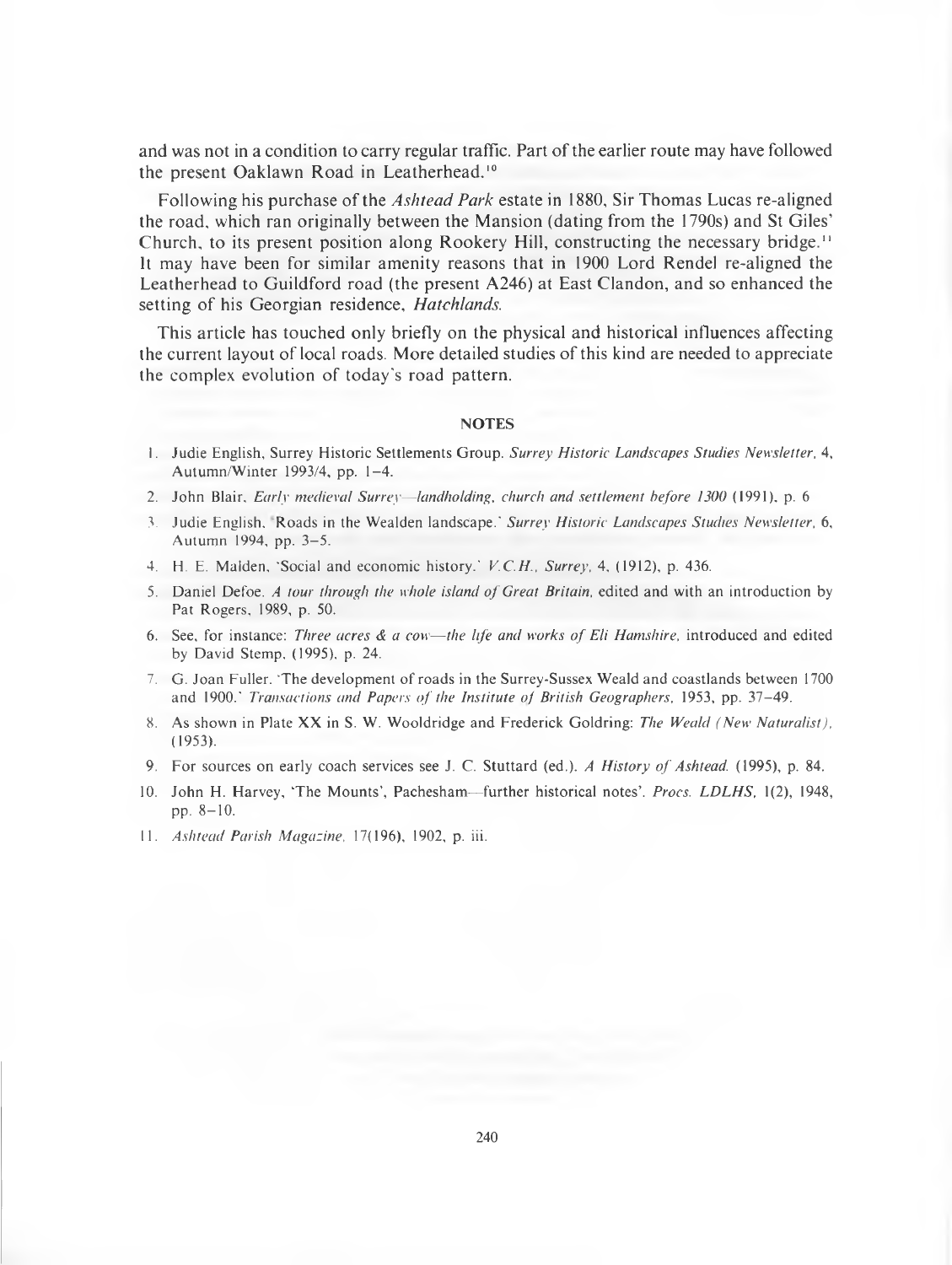# **PUBLIC UTILITY COVERS IN BOOKHAM**

## By D. F. RENN

 $\mathbf T$  HE covers of the control and inspection pits of our subterranean public utilities are becoming anonymous. Our feet (or more often our wheels) polish or crack the older cast-iron covers, destroying their inscriptions which gave their origin. New ones are plain or are marked simply 'AIRTIGHT INSPECTION COVER, EUROCOVER or NON-**M E T A L L IC '.** Little-used covers become covered by soil or tarm acadam . Recently **I** did a systematic 'roadwalk' of the highways of Great and Little Bookham, noting these covers that bear the name of the utility and/or the ironfounder. Occasionally I strayed slightly beyond the parish boundary in following the roads. As far as I can discover, this is the first such survey to be published. If others carry out surveys elsewhere, interesting com parisons may be made and further details can be recorded and studied. Sometimes the maker of an 'anonymous' casting may be traced by a patent or British Standard number, a maker's code, (perhaps giving a quality like GRADE B or a size like 20 x 14.) Occasionally a cover spotted elsewhere adds inform ation, Thus the *M isterton Castings* sewer inspection cover in Bookham was traced to Doncaster through the fuller inscription on covers seen on a Guildford railway station platform.

## **Gas, electricity and telephones**

The covers of gas service points are simply marked GAS (sometimes SEGB) except for one round gas valve cover by *Biggs Wall* at the entrance to Eastwick School. Recently, many gas isolation valves have been marked by short steel posts carrying a plate painted with service details. Electricity service points are marked **ELECTRICITY SUPPLY** (occasionally EL scored in the cement filling the recess in the iron cover). Small concrete posts marked E HT are also to be seen. An electricity junction box in M anorhouse Lane was cast by *Hardy Padmore.* Telephone cable ducts have a variety of inspection cover designs, from the present British Telecom logo (..L inverted) back through POST OFFICE TELEPHONES and POST OFFICE **T E L E G R A P H S** to what seems to be the earliest local example, an oval recessed casting with eight ribs radiating from a central ring, the words **GENERAL POST OFFICE** being embossed twice in small capitals on the circumference. No founder's name is given, but a similar but circular cover elsewhere was cast by *Waller*. Near this early example, in The Glade at the junction with The Copse, are several different types of utility cover. Cable telecommunications and radiotelephone m asts appeared in Bookham late in 1996.

#### **Water Supply**

Water supply covers are occasionally labelled simply WATER. More usually they are marked EAST SURREY WATER COMPANY or ESWC (even PLC), some with FIRE HYDRANT (or FH) or SV and many also with the name of the ironfounder, usually *John Needham* or *Thomas Dudley,* although there are also one or two from *Bailey Pegg* (one such at Bookham Station is marked SR so is between 1923 and 1948); *Blakeborough; Every; Ham Baker; Stone.* Two marked ESWC METER by *Needham* have elegant serifed lettering with upper case initial and terminal letters, unlike the otherwise universal plain block capitals on Bookham's utility covers. Hydrants often have concrete marker pegs painted yellow with a black H and figures on the inner edge of the pavement. Many covers were sprayed with blue paint early in 1996 during major repairs to the water mains.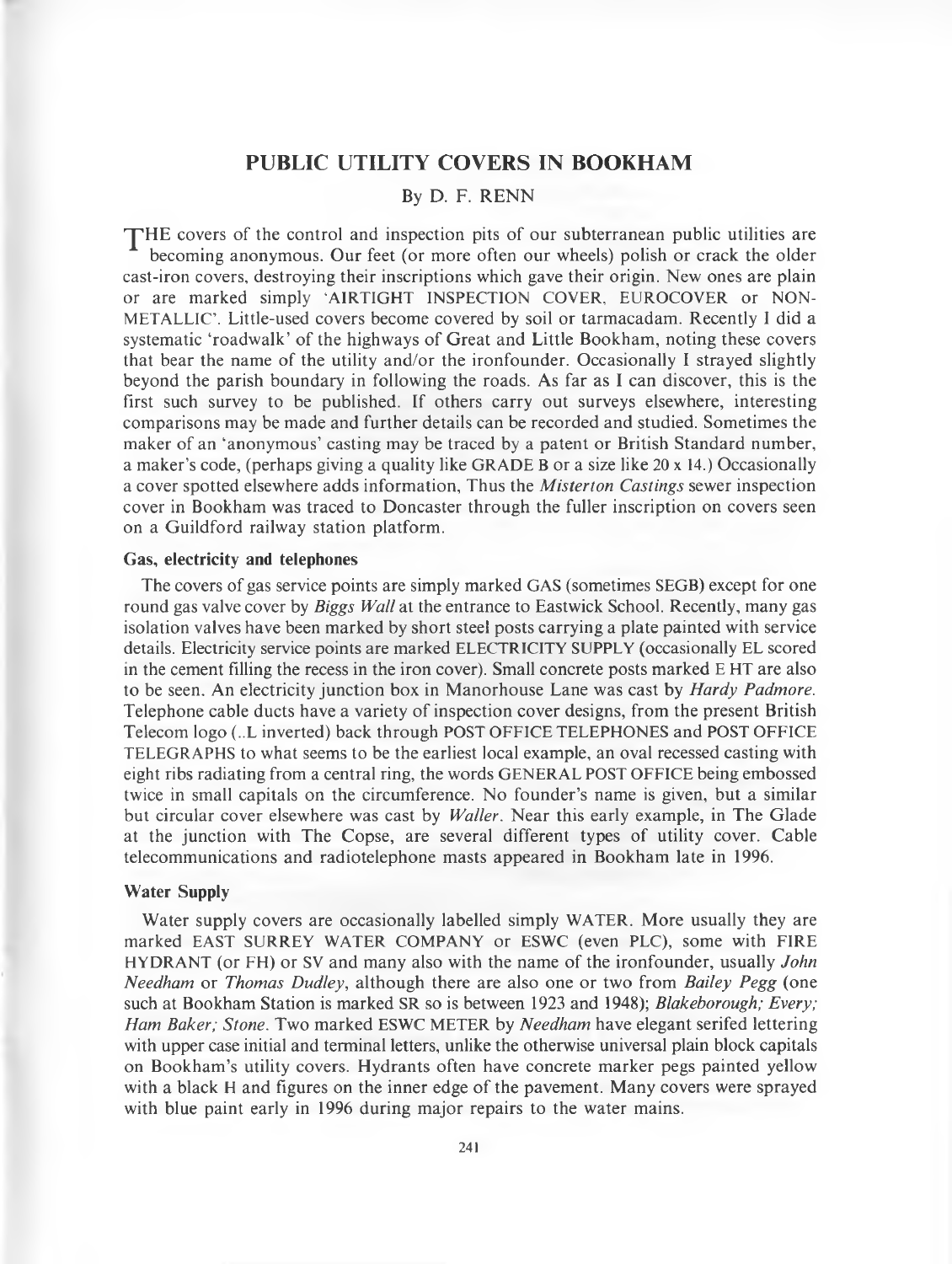### **Surface water drainage**

Rainw ater from roadside properties is sometimes carried under the pavement in a gully covered by a steel strip with a row of narrow slots to drain the pavement itself, marked POLY-HEEL. Eight patterns of slotted drain gratings for water disposal from the road surface were noted:

- 1. One row of straight slots parallel to the kerb.
- 2. A double row of straight slots parallel to kerb by *Middlesex Foundry Co.* These are probably the least efficient in catching gutterflow (one in Lower R oad is set at right angles to improve catchment) which, together with their frequent appearance in the centre of Bookham, suggests an early date.
- 3. One row of straight slots at right angles to the kerb. The earliest local example is probably either that marked EPSOM DISTRICT/HIGHWAYS BOARD in Lower Road (junction with Eastwick Park Avenue) or another in Little Bookham Street (outside the Windsor Castle public house) marked **DISTRICT COUNCIL/EPSOM RURAL**. These must date from before April 1933 when the Bookhams became part of Leatherhead District Council. The latter cover is the more elaborate, with 'bars' of quadrant crosssection. The late Dr Alan Easton (of The Tyrrells, Church Road) told me that the main sewer along Lower Road was installed in 1931; which he could date from attending a birth fathered by one of the itinerant navvies. This is by far the most common type of drain grating in the Bookhams, the maker's name being either on the long sides of the frame or between the slots (marked \* below) and were cast by:

*Broads\*; Dickinson & Burne* (one only, R ectory Lane); *Doulton\*; Dudley and Dowell\*; E.S.E.\*; Every; Garton & King* (Two only, Rectory Lane and The Glade); *Hulse; Long/Humphreys\*; M ather & Smith \** (one only, Eastwick Road); *Morrison\*; Wilder\*; Woodrow.*

There is a damaged cover at the junction of Childs Hall R oad and Lower Road, illegible apart from (?) *Brentford.*

- 4. A double row of straight slots perpendicular to kerb by *Needham* with inscription partly upside-down, facing outwards, or on bars between slots.
- 5. One row of curved sloping slots by *Broads, Long, Humphreys, Every* and *Stanton and Staveley.* Some surface water drain gratings by *Long, Humphreys* are marked L R or TRAFFIC— as positioning guides.
- 6. Square grating with diagonal straight slots, some by *Broads.* Unlike the others, this type is split diagonally for opening and does not pivot along one long side. It appears to be the most recent style, to judge from its lack of wear and insertion into older series. A larger version, usually sited away from the kerb, is by *Brickhouse Dudley* and *Woodrow.*
- 7. A kerb box with a vertical slot, allowing the water to flow from the gutter into a channel under the pavement, by *Broads, Dudley & Dowell, Durey, Long, Humphreys, Neville, Woodrow.*
- 8. A combined sewer inspection cover and drain grating, circular with rows of concentric slots, cast by *Gibb* and by *Mather & Smith* and sited usually in the middle of the road.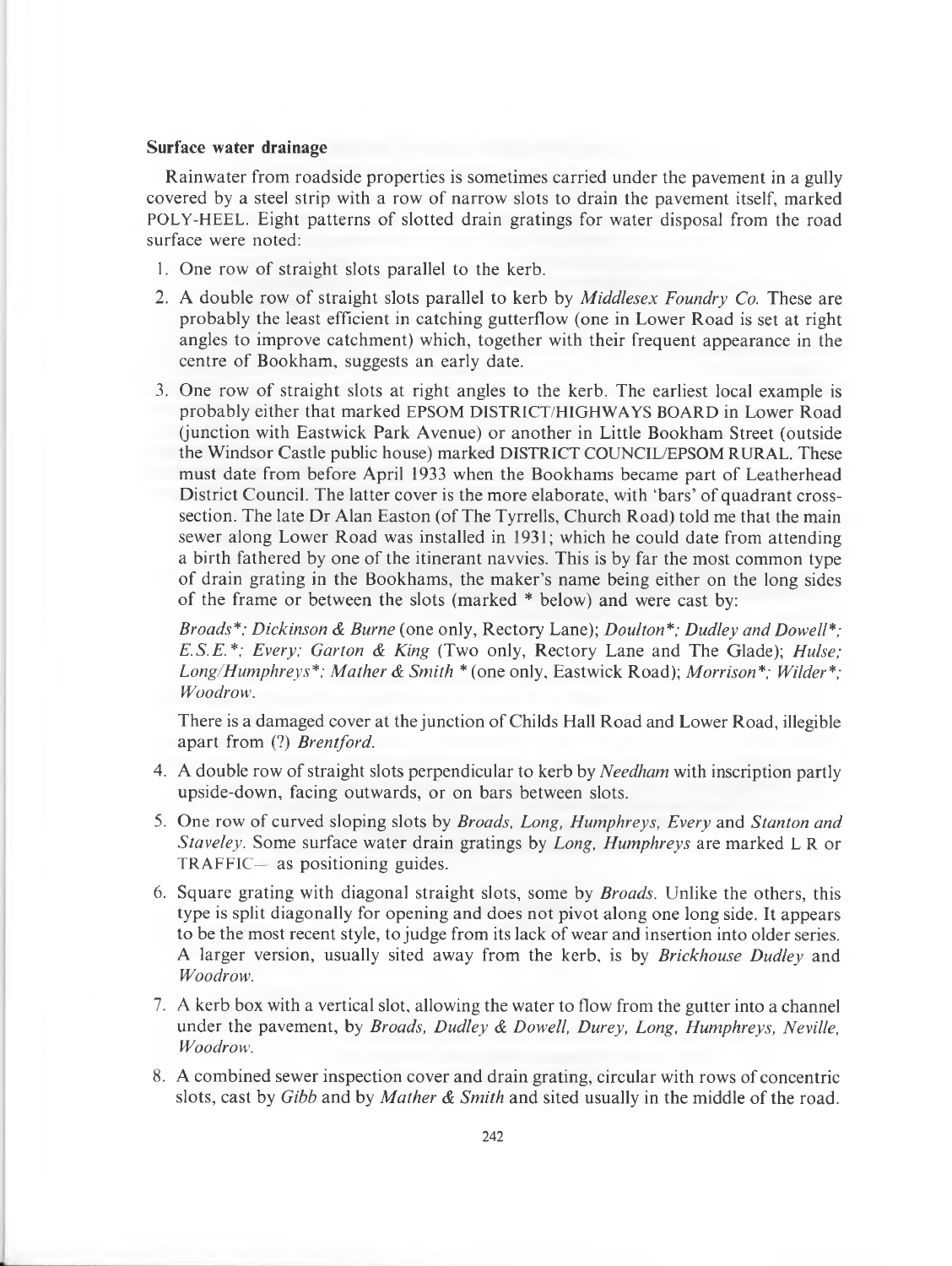R ainw ater drain covers (not gratings) are labelled STORM, SURFACE WATER (some by *Long, Humphreys)* or SW (some by *Laud).*

## **Sewerage**

Foul sewer inspection covers are sometimes marked FOUL (one by *Woodrow*), FS, or FW. One *Long, Humphreys* has SOIL, an *Every* one SOIL SEWER. One by *Broad* (at the entrance to Bookham Business Park) has a small brass strip embossed FOUL rivetted to it, and an anonymous one nearby has F.W. similarly added. Many by *Broad* have radial lugs to ensure their proper closing and handling: round covers have semicircular lugs and square covers have square lugs set diagonally at the corners. In addition, one in the Guildford Road is double-oblong with alternate diagonal splits and six *parallel-set* lugs top and bottom , three being in the middle of each side so that each triangle has a lug at each corner,  $4 \times 3$ . This pattern is also used by British Telecom BCM, with slots marked PULL.

Woodlands Road has an anonymous series marked GRDC SOIL although the road is now mainly within Mole Valley (not Guildford Rural) DC. Lighter weight covers in front gardens are by *Clark* (a newly-installed *Clarksteel* one was noticed) or carry the names of local builders: *A. Baker/(Builders) Ltd/Surbiton, R & D. Barton, Builders & Contractors/Ashtead, Morris & Simmons LtdJBuilders/Leatherhead, W. Pearce and Sons Builders/Bookham* and *Andrew West & Son/Bookham*. There are several examples of the last near their former yard in Little Bookham Street, including one round example.

#### **Full list of ironfounders'**

ADAMS, HYDRAULIC/YORK‡ [square] BAILEY PEGG & CO/BANKSIDE SE11 BIGGS, WALL & CO LONDON<sup>1</sup> J. BLAKEBOROUGH & SONS LTD/VALVE MAKERS/BRIGHOUSE [rectangular] BRICKHOUSE DUDLEY [square (some split diagonally) or triangular<sup>1</sup>] BROAD & CO/LONDON [round, square or triangular $\hat{\ }$ ] BROADS BRUNEL SELFLOCK<sup>†</sup> [square split diagonally] J. CLARK & SONS/YAXLEY [square split diagonally] CLARCON/DOMt CLARKSTEEL [square] DICKINSON & BURNE/GUILDFORDt DOULTONS/LONDON<sup>‡</sup> THOMAS DUDLEY LTD/DUDLEY *(sic)* DUDLEY & DOWELL/CRADLEY HEATH/STAFFS [round, or square split diagonally] DUREY CASTINGS [rectangular, or square (some split diagonally)] ELKINGTONt E.S.E. PHOENIX/LEWES [square] JOHN EVERY/IRONFOUNDER/LEWES [round, or square] GARTON & KING LTD/EXETER JAMES GIBB & CO LTD/LONDON [round] GIFCO/LONDON EC4t [rectangular] GLYNWED BRICKHOUSE [square] GLYNWED UK [square split diagonally]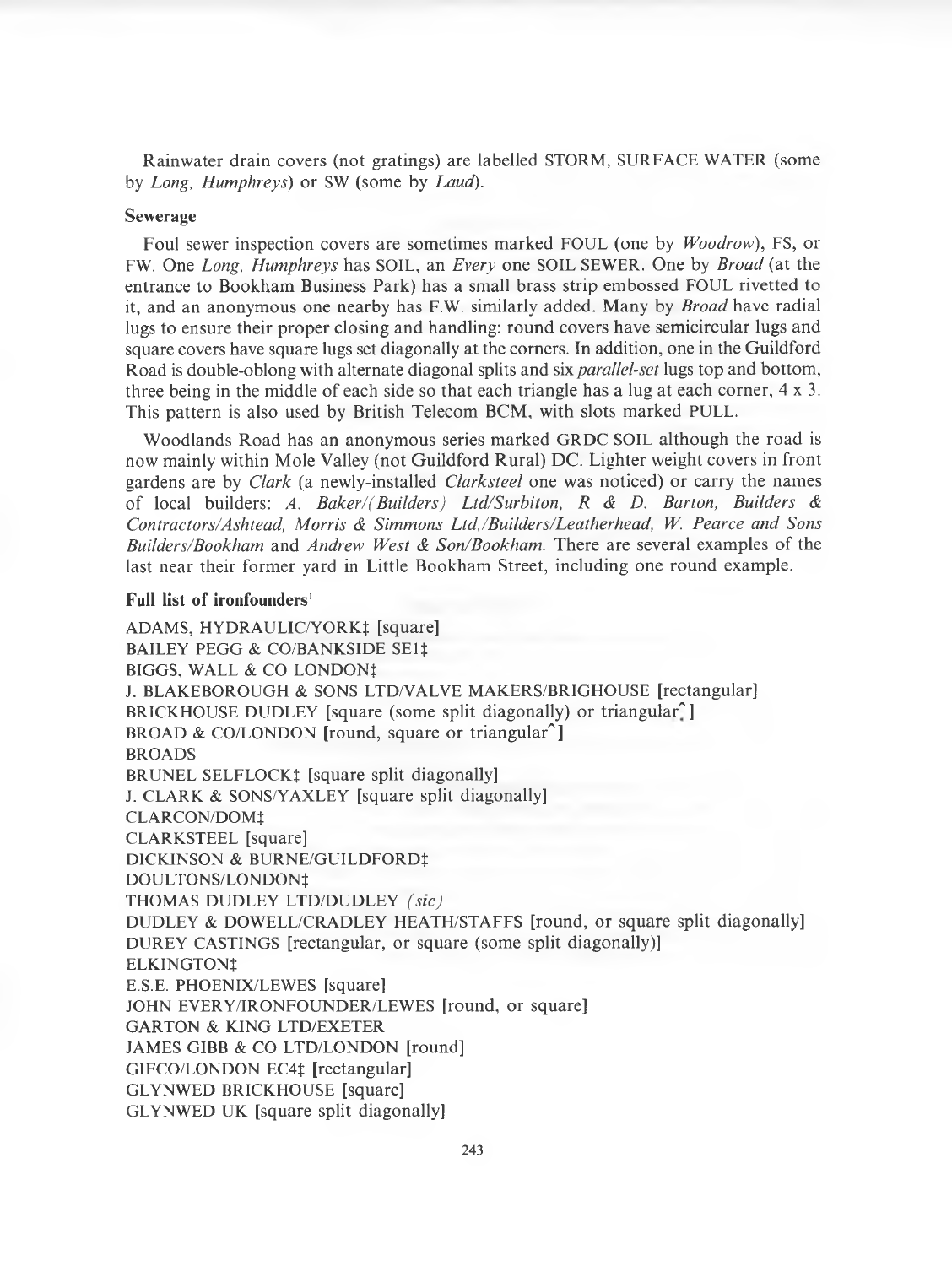HAM BAKER & CO LTD/WESTMINSTER‡

HARDY PADMORE/WORCESTER‡

J. C. HULSE & CO LTD/DAWLEY WELLINGTON/SALOP2 [round]

JACKSON & CO/(BARKING) LTD‡ [rectangular]

- C. H. LAUD & SONS [rectangular, round or triangular $\hat{ }$ ]
- H. & E. LINTOTT/HORSHAM [round]

LONG, HUMPHREYS/ & CO/ IRONFOUNDERS AND/ENGINEERS/CHERTSEY

[rectangular, round, square (some split diagonally) or triangular<sup>2</sup>]

MATHER & SMITH LTD/ASHFORD/KENT [round, or square split diagonally]

MIDDLESEX FOUNDRY CO/WORTON ROAD. ISLEWORTH

MISTERTON CASTINGS: [square]

MORRISON ROADS LTD/WOKING<sup>+</sup>

JOHN NEEDHAM AND SONS/STOCKPORT [round or square]

NEVILLES/ALDRIDGE: [square]

STANTON & STAVELEY [round, or square split diagonally]

J. STONE & CO/DEPTFORD/LONDON SE [rectangular]

C. WALLER/LONDON AND STROUD [round]

WELBECK/TDS-INDIA‡ [rectangular]

W. WILDER & SON/CROWMARSH/OXON<sup>3</sup> [round]

A. C. WOODROW & CO/ENGINEERS/ LONDON [round or square]

## **NOTES TO LIST**

- 1. Shorter forms or codes are not separately listed, but variants like *Broad* and *Broads* are given. Single examples are marked  $\ddagger$ . Sewer inspection cover shapes are shown in square brackets.  $\ddagger$  triangular but with points cut off; some of those by *Broad* are set in square plate.
- **2. Hill Tip Rise has drain gratings by** *Hulse* **but anonymous sewer covers, and Sole Farm Road** *vice versa,* the only uses of this firm's products in Bookham.
- 3. See *Surrey, Industrial History Group Newsletter 87* (Sept 1995) p. 10 for the firm.

So over forty iron foundries contributed their products to the public utilities in the Bookhams, from as far away as Exeter and York. *Garton & King* supplied much of Effingham. Specialism does not seem to be the explanation for such extremely long-distance carriage, although casual observation elsewhere suggests that *Thomas Dudley* and *John Needham* from the Black Country were major suppliers to water companies. Some of the *Brick house Dudley* slotted covers are marked NIAGARA but this must extol their efficiency rather than identifying their source. However, the WELBECK INDIA inspection cover, in the pavement of Oakdene Close, also has the initials TDS, possibly of Tata District Steelworks, and so be an import from across the world.